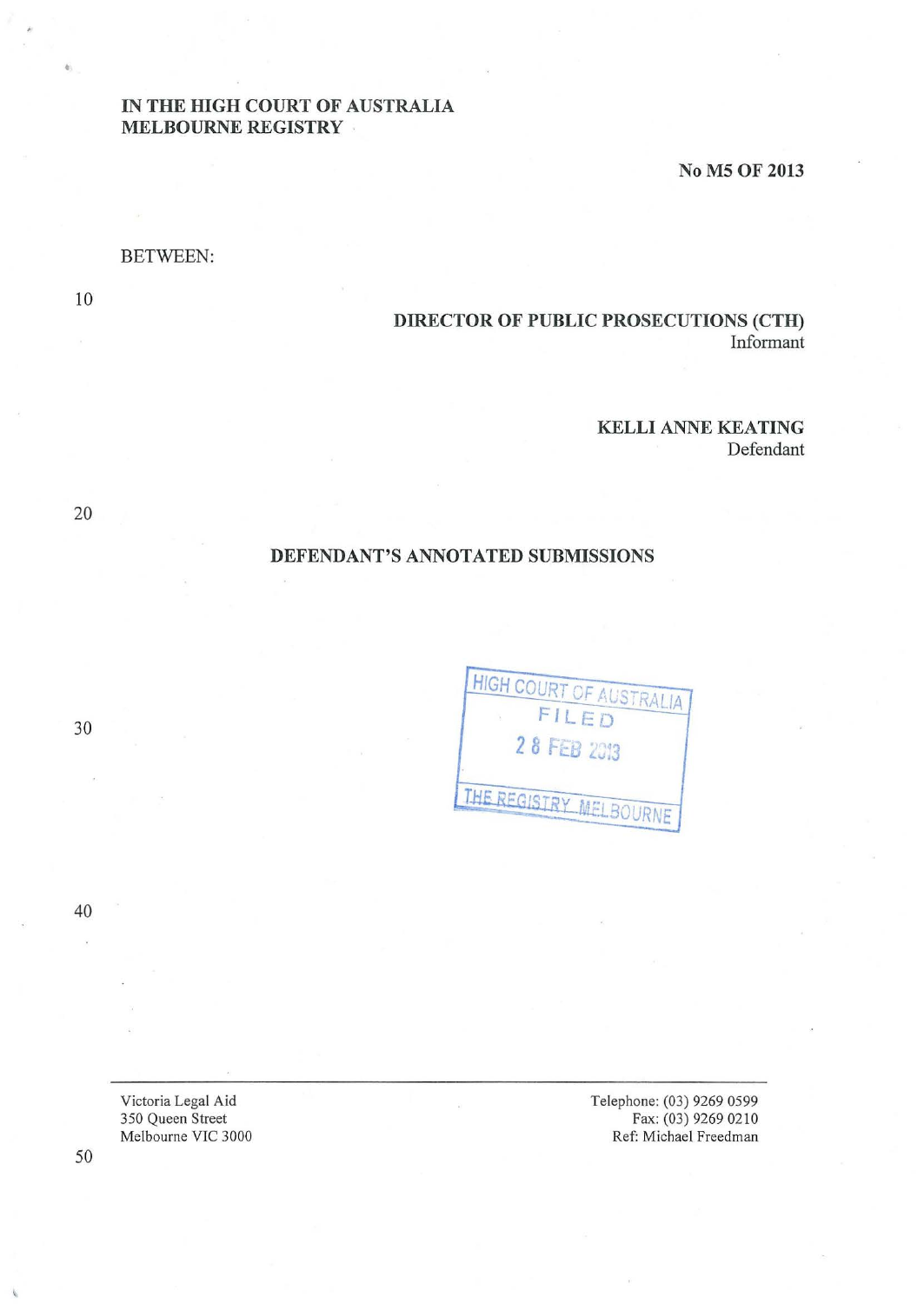### PART I PUBLICATION OF SUBMISSIONS

1. These submissions are in a form suitable for publication on the internet.

### PART II ISSUES

- 2. In certain periods between May 2007 and September 2009, the Defendant received social security benefits greater than those to which she was entitled.<sup>1</sup> It is alleged that the overpayments, totalling \$6292.79, occurred because the Defendant omitted to inform Centrelink<sup>2</sup> of changes to her income, which fluctuated from fortnight to fortnight.<sup>3</sup> She is charged with obtaining a financial advantage in breach of s  $135.2(1)$ of the Commonwealth Criminal Code (the Code).<sup>4</sup>
- 10 3. Leaving aside momentarily the effect of certain letters sent to the Defendant (addressed separately below), it is the case that, when the Defendant omitted to inform Centrelink of changes in her income, that conduct was innocent because, at the time, the Defendant was under no legal duty to provide Centrelink with the relevant information: *Director of Public Prosecutions (Cth) v Poniatowska.* <sup>5</sup>
- 4. The first issue in this case is whether the introduction in 2011 of s 66A of the *Social Security (Administration) Act 1999* (Cth) (the Administration Act), after the offences were alleged to have been committed and after the Defendant was charged,<sup>6</sup> "fix[es] criminality $^{37}$  to the Defendant's omissions by retroactively imposing the duty which this Court found wanting in *Poniatsowska.* The Defendant's submission is that s 66A 20 does not have this effect, either as a matter of statutory construction or by reason of Chapter III of the Constitution.
	- 5. Assuming that s 66A does not operate retroactively to criminalise the Defendant's conduct, the second issue is whether the Defendant may nevertheless be held criminally responsible for her omissions by reason of certain letters sent to her by Centrelink under s 68(2) of the Administration Act. The Defendant contends that the sending of those letters did not generate a duty "imposed by law" within the meaning of s 4.3 (b) of the Code.

l,

I

 $\mathbf I$ Stated Case, [21], [26]. (CSB, 10)

<sup>2</sup>  **"Centre link" is the trading name of Commonwealth Services Delivery Agency.** 

<sup>3</sup>  Stated Case, [20]-[22]. (CSB, 10)

<sup>4</sup>  Stated Case; [24]-[25]. (CSB, II)

*<sup>5</sup>*  (2011) 244 CLR 408.

<sup>6</sup>  The "charge periods" are set out in paragraph 26 of the Stated Case. The Defendant was charged on 7 October2010: Stated Case, [24] (CSB II).

<sup>7</sup>  See W Wade, *A Treatise on the Operation and Construction of Retroactive Laws as Affected by Constitutional and Judicial Interpretations* (1880), [271].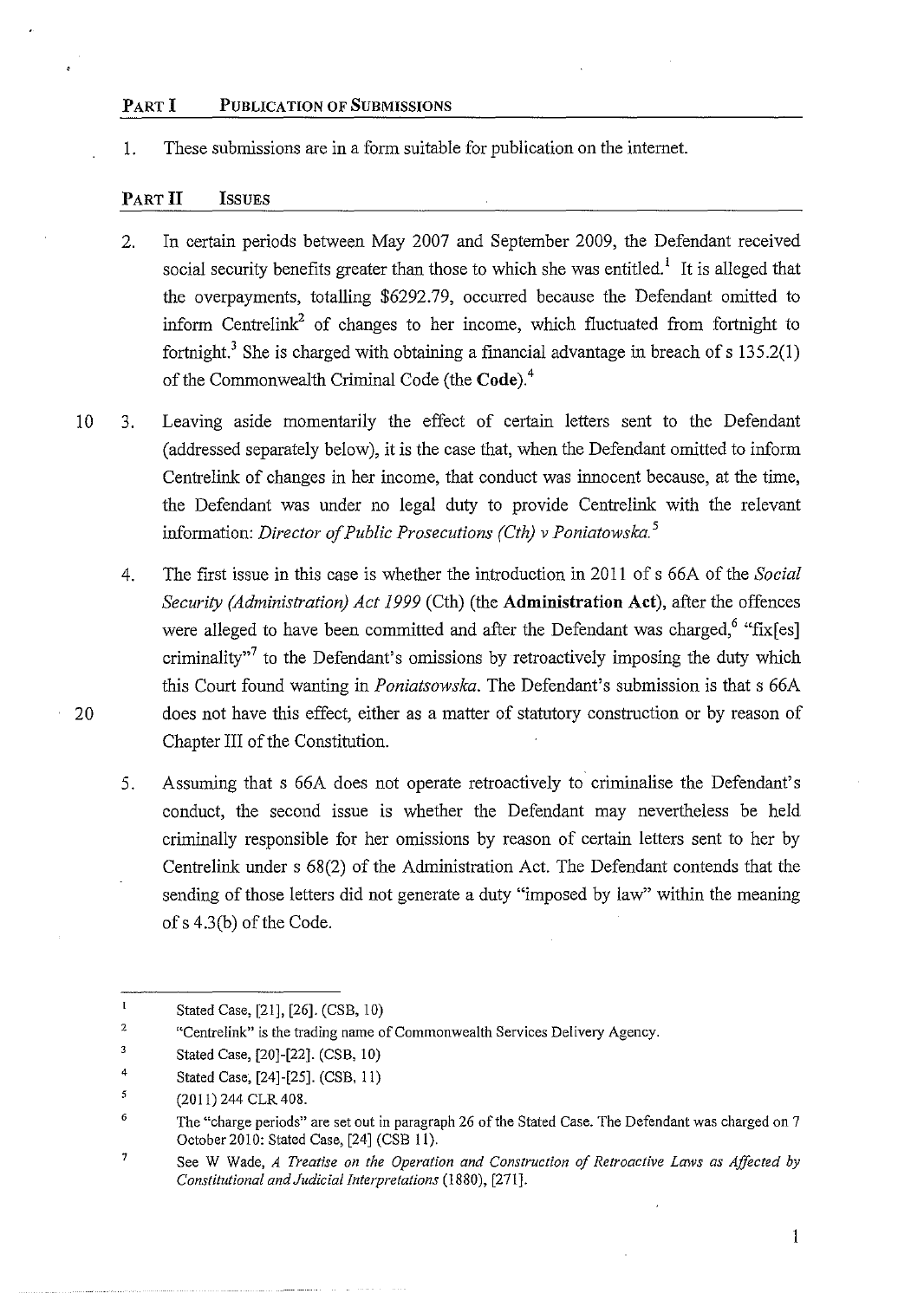## PART III SECTION 78B NOTICES

6. Notices under s 78B of the *Judiciary Act 1903* (Cth) were given by the Defendant on 21 December  $2012<sup>8</sup>$ 

## PART IV JUDGMENT BELOW

7. This cause was removed before any judgment was given.

## PART V RELEVANT FACTS

8. The relevant facts are set out in the case stated by Hayne J under s 18 of the *Judiciary Act 1903* (Cth) dated 14 December 2012.

## PART VI DEFENDANT'S ARGUMENT

### 10 FIRST QUESTION RESERVED: STATUTORY CONSTRUCTION

## Relevant provisions of the Code

- 9. The Defendant is charged with obtaining a fmancial advantage under s 135.2 of the Code.
- 10. Section 135.2(1) has three physical elements, as set out in sub-paragraphs 135.2(1)(a), (aa) and (b). Relevantly for this case, it is a physical element that in  $135.2(1)(a)$ : that the person "engages in conduct". That phrase is to be read in light of the definition of that phrase in s  $4.1(2)$  and in light of the terms of s  $4.3$ . That physical element has, as its fault element, intention.<sup>9</sup>
- 11. ·In *Poniatowska* the majority decided that the Code incorporates the "general law 20 principle that criminal liability does not attach to an omission, save the omission of an act that a person is under a legal obligation to perform", and that the Code adopted an even more restrictive approach to liability for omissions than the general law<sup>10</sup> by providing, in s 4.3, that an omission could *only* be a physical element if:

(a) the law creating the offence makes *it* so; or

(b) the law creating the offence impliedly provides that the offence is committed by an omission to perform an act that by law there is a duty to perform.

12. This Court held that the law creating the offence in *Poniatowska* (namely, s 135.2(1)(a) of the Code) did not itself make the omission of an act a physical

 $\bf 8$ CSB, 82.

<sup>9</sup> By reason of the operation at ss  $3.2(b)$  and  $5.6(1)$  of the Code; s  $135.2(1)(a)$  does not specify a fault element for the phyiscal element "engages in conduct" and thus the default element of intention applies.

<sup>10</sup>  *Poniatowska* (2011) 244 CLR 408, [29], [32]-[33] (French CJ, Gummow, Kiefel and Bell JJ).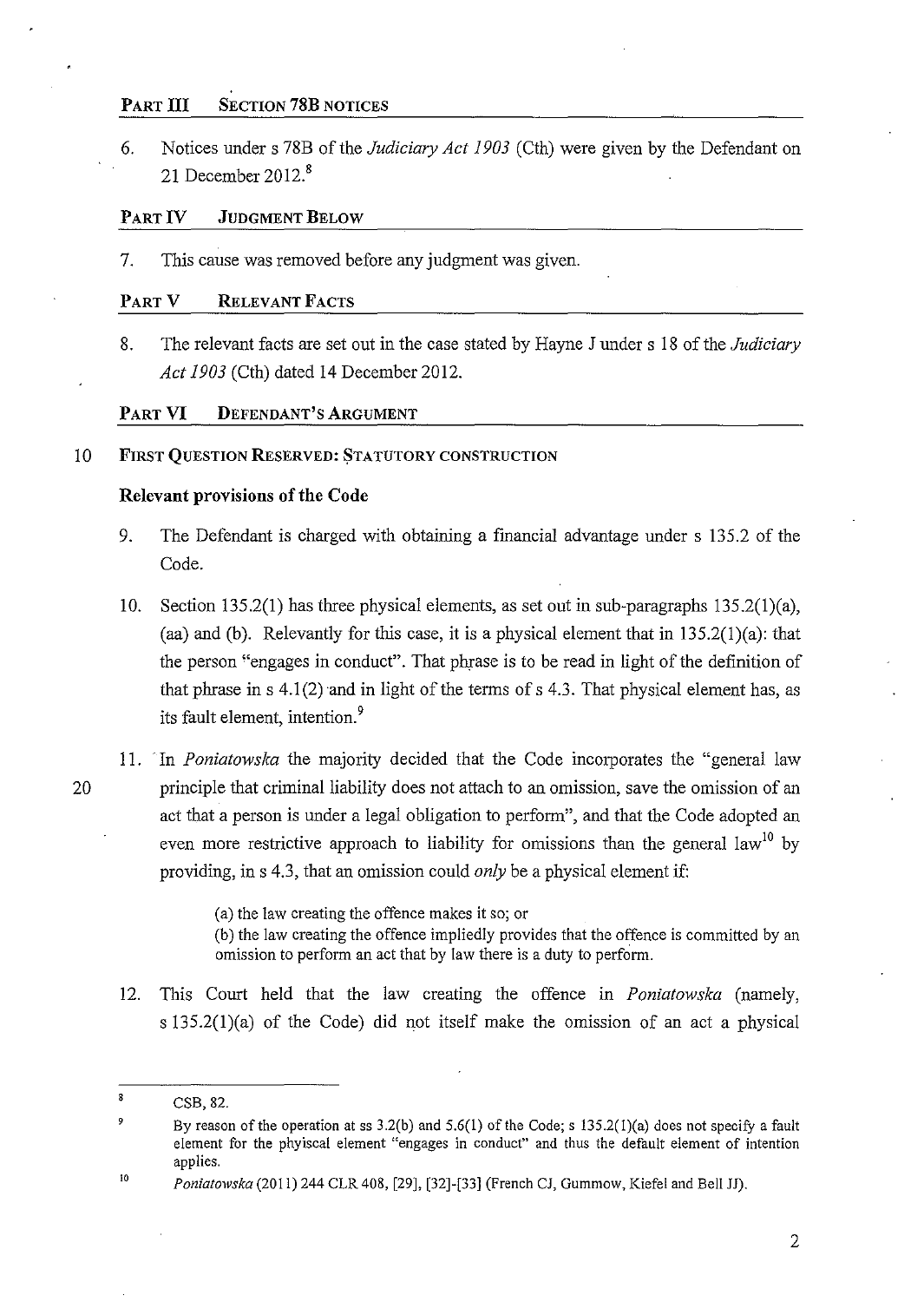element of the offence, and no Commonwealth law imposed a relevant duty on the respondent. II

## **Section 66A of the Administration Act**

- 13. In response to *Poniatowska* (but before the High Court's decision was handed down) the Commonwealth Parliament passed amendments to the Administration Act. The *Social Security and Other Legislation Amendment (Miscellaneous Measures) Act 2011*  (Cth) (the **Amending Act)** inserted s 66A into the Administration Act. The relevant provision in this case is s 66A(2).
- 14. Section 2(1) of the Amending Act provides that s 66A is taken to have commenced on 10 20 March 2000. It appears that the Director of Public Prosecutions considers that s 2(1) operates to impose the duty under s 66A retroactively<sup>12</sup> so as to render a failure to comply with that duty "engaging in conduct" under s 135.2.
	- 15. The Defendant contends that, by reason of its failure to amends 4.3 of the Code, the Amending Act does not impose criminal liability for a failure to perform an act that the person was under no duty to perform at the relevant time.
	- 16. A construction of the Amending Act and the Administration Act that imposes criminal liability for omissions retroactively ought not be adopted, given the language of s 4.1 of the Code, read with s 4.3 of the Code.

17. Section 4.3 of the Code has two limbs, such that an omission to perform an act can 20 *only* be a physical element if one of them is satisfied:

- (a) the law creating the offence makes it so; or
- (b) the law creating the offence impliedly provides that the offence is committed by an omission to perform an act that by law there is a duty to perform.
- 18. Section 4.3(a) is not relevant to charges under s 135.2(1) because s 135.2(1) does not "make it so" within the meaning of s  $4.3(a)$  — that is, s 135(1) does not make it a physical element of the offence to omit to perform an act (as was observed in *Poniatowksa*<sup>13</sup>). The Crown must rely upon s 4.3(b), read with the Amending Act.
- 19. The language ofs 4.3(b) is in the present tense ("an offence *is* committed" and "an act that by law there *is* a duty to perform"), indicating that what is required in order for an

II *Poniatowska* (2011) 244 CLR 408, [34]-[37] (French *CI,* Gum mow, Kiefel and Bell JJ).

I2 **The expression "retroactive" is used in these submissions to refer to law that "provides that as at a**  past date the law shall be taken to have been that which it was not", which Isaacs I described as a "retroactive law, that is, a retrospective law in the true sense" in *R v Kidman* (1915) 20 CLR 425, 443. Isaacs *I* was, in turn, citing Buckley LI in *West v Gwynne* [1911]2 Ch I, 12. However, it should **be noted that the terms "retrospective" and "retroactive" are often used interchangeably in the**  authorities and commentaries (B Iuratowitch, *Retroactivity and the Common Law* (2008), 12).

<sup>13</sup>  (20 II) 244 CLR 408, [37].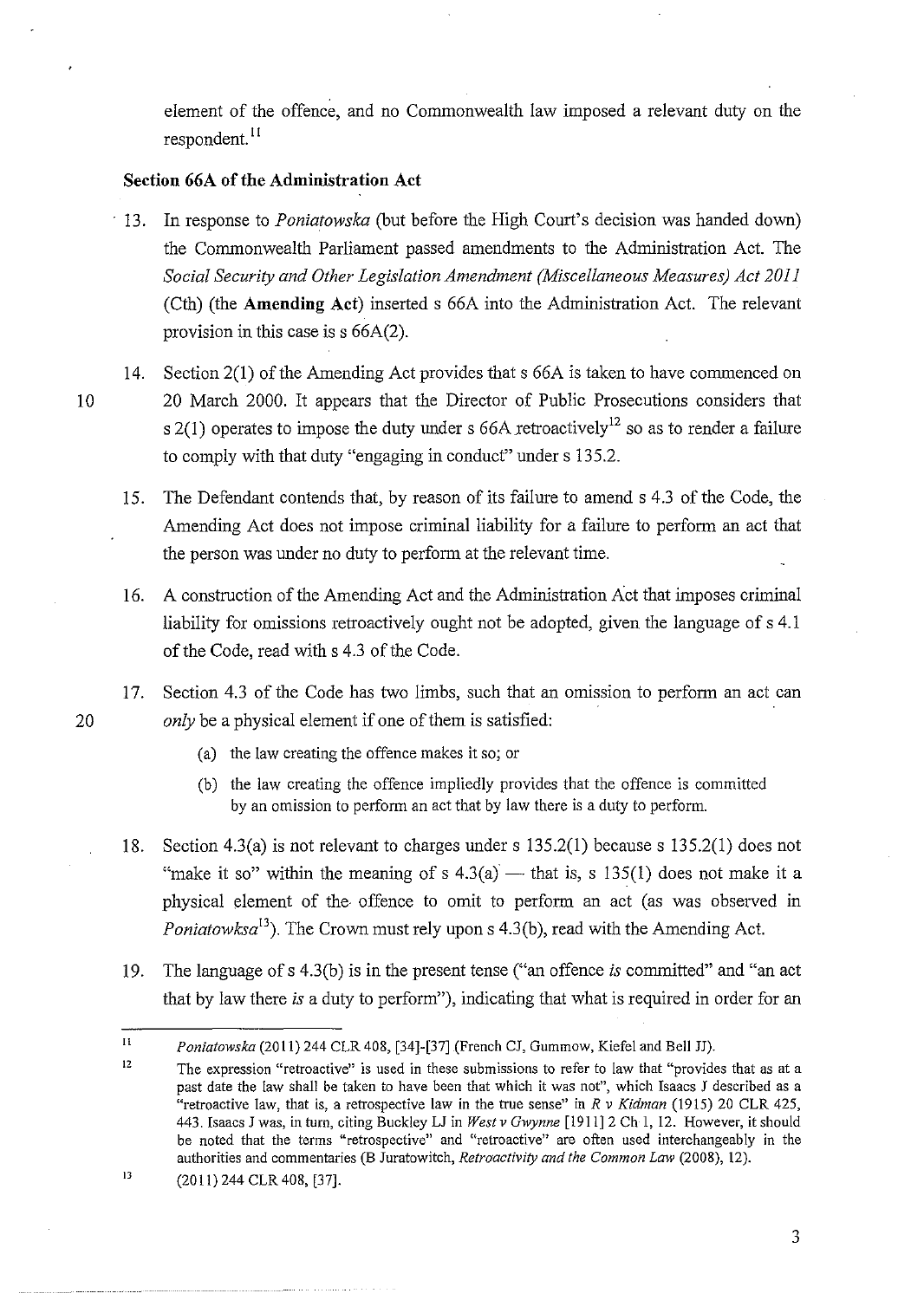omission to constitute the physical element is that there be a duty on the person to perform the act *at the time of the omission.* This reading of the text is supported by the following additional considerations:

- 19.1. A statute is presumed not be to intended to have retrospective operation;  $14$  and "it is hardly credible that ... Parliament would pass retrospective criminal legislation".<sup>15</sup>
- 19.2. The majority judgment in *Poniatowska* was influenced by the lack of predictability and certainty that would exist if *any* omission, unconnected to a specific obligation, could count as conduct under s 135.2. Section 4.3 was said to reflect the ideas that the "criminal law should be certain and that its reach should be able to be ascertained by those who are the subject of it".<sup>16</sup>
- 19.3. Neither concern is met indeed each idea is positively undermined by a duty retroactively imposed, because a person is necessarily unable to ascertain the reach of an obligation that does not exist at the relevant time. Being nonexistent, the obligation is also uncertain.
- 19.4. The construction would conform to the requirements of the Constitution,  $17$ about which the Defendant makes submissions in paragraphs 22 to 53 below.
- 20. Furthermore, this construction accords with the fault element for "engages in conduct", namely intention. "Proof of intention to commit an offence requires proof of 20 the accused's knowledge of, or belief in, the facts that make the proposed conduct an offence".<sup>18</sup> The physical element is that a person has left undone that which she ought to have done. The facts that make the omission an offence include the existence of a duty to do the act omitted. Such an omission cannot be intentional unless the person knew what she ought to have done. That is, a person cannot intend to omit to perform an act which under law she has a duty to perform (understood as a composite concept) unless she knows she has a duty to perform it.

<sup>14</sup>  *Maxwell* v *Murphy* (1957) 96 CLR 261, 267 (Dixon CJ); *Fisher* v *Hebburn Ltd* (1960) 105 CLR 188, 194 (Fullagar J). See also: Pearce and Geddes, *Statutory Interpretation in Australia* (7"' ed, 2011), Chapter 10 and [9.18]; *Maxwell on the Interpretation of Statutes* (9<sup>th</sup> ed, 1946), 221-222; FAR Bennion, *Statutory Interpretation: A Code* (2<sup>nd</sup> ed, 1992), Sections 97 and 267.

<sup>15</sup>  *Waddington* v *Miah* [1974]1 WLR 683, 694.E (Lord Reid).

<sup>16</sup>  *Poniatowska* (2011) 244 CLR 408, [43]-[44] (French CJ, Gummow, Kiefel and Bell JJ). See also A Ashworth, 'Ignorance of the Criminal Law, and Duties to Avoid It' (2011) 74 *Modern Law Review* I, 13.

<sup>17</sup>  See the authorities collected in footnote 103 in *PlaintiffSJ57/2002* v *The Commonwealth* (2003) 211 CLR 476, [71] (Gaudron, McHugh, Gummow, Kirby and Hayne JJ).

<sup>18</sup>  *Ansari v"The Queen* (2010) 241 CLR 299, [59] (Gummow, Hayne, Heydon, Crennan, Kiefel, Bell JJ).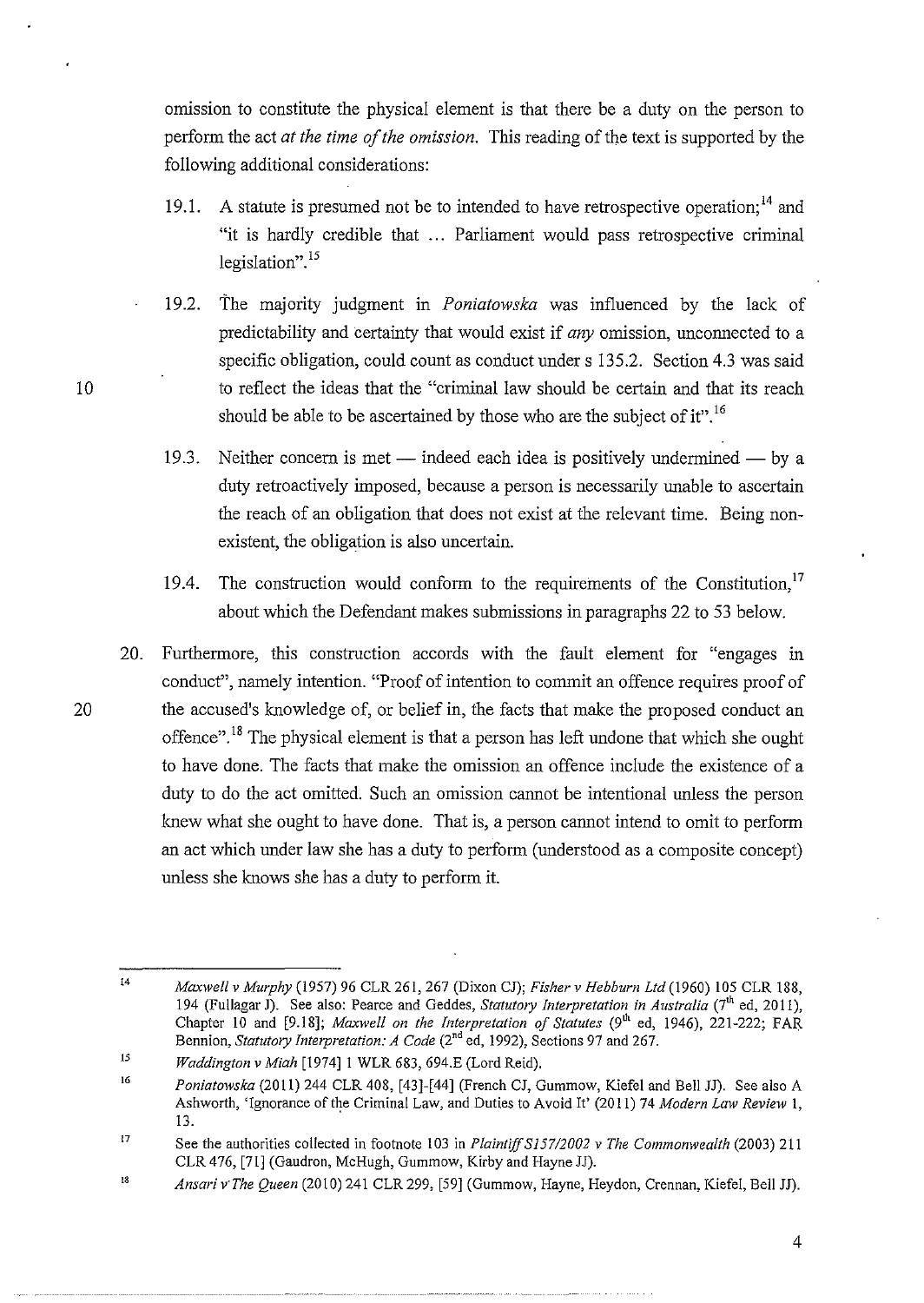21. The Amending Act did not purport to amend s 4.1, nor s 4.3(b). Section 4.1 read with s 4.3(b) is not satisfied by the imposition *retroactively* of a duty to inform Centrelink of relevant matters. The Amending Act ought not be interpreted as impliedly amending s 4.1 or s 4.3(b) so that criminal liability is imposed for an omission to perform an act which, at the time of the omission, there was no duty to perform.

### **SECOND QUESTION RESERVED: CONSTITUTIONAL VALIDITY**

- 22. Assuming, contrary to the Defendant's submissions on construction, that s 4.3(b) read with s 66A is given retroactive operation so as to give rise to retroactive criminal guilt, the second question addresses whether such operation is constitutionally permissible.
- 10 23. Chapter III of the Constitution requires that courts exercising federal judicial power do so in accordance with the judicial process.<sup>19</sup> The essential features of that process include the determination of legal rights, obligations or consequences by the ascertainment of the facts as they are, the identification of the applicable law, and the application of that law to those facts.<sup>20</sup>

#### 24. **In** *Polyukhovich* Gaudron J said:

. .. [I]t would be a travesty of the judicial process if, in proceedings to determine whether a person had committed an act proscribed by and punishable by law, the law proscribing and providing for punishment of that act were a law invented to fit the facts after they had become known. In that situation, the proceedings would not be directed to ascertaining guilt or innocence (which is the function of criminal proceedings and the exclusive function of the courts), but to ascertaining whether the Parliament had perfected its intention of declaring the act in question an act against the criminal law. That is what is involved if a criminal law is allowed to take effect from some time prior to its enactment. Of course, the position is different if the law re-enacts an earlier law which applied when the acts were committed. At least that is so to the extent that that earlier law has not been brought to bear on conduct falling or alleged to fall within it. ... And the position is different again in the case of a law which acts retrospectively upon civil rights, obligations or liabilities. [A] retrospective civil law is very much like a statutory fiction ... it is a convenient way of formulating laws which, by their application to the facts in issue, determine the nature and extent of those present rights, obligations or liabilities.

20

l9 See, eg, *Polyukhovich* v *The Commonwealth* (1991) 172 CLR501, 703-704 (Gaudron J); *Nicholas* v *The Queen* (1998) 193 CLR 173, [13] (Brennan CJ), [53] (Toohey J), [146] (Gummow **J);** *Thomas* v *Mowbray* (2007) 233 CLR 307, [ill] (Gummow and Crennan JJ); *South Australia* v *Totani* (2010) 242 CLR l, [140] (Gummow J), [227] (Hayne J).

<sup>20</sup>  See, eg, *Harris* v *Caladine* (1991) 172 CLR 84, 150-152 (Gaudron J); *R* v *Trade Practices Tribunal; Ex parte Tasmanian Breweries Ply Ltd* (1970) 123 CLR 361, 374 (Kitto J); *Nicholas v The Queen*  (1998) 193 CLR 173, [19] (Brennan CJ), [74] (Gaudron J). '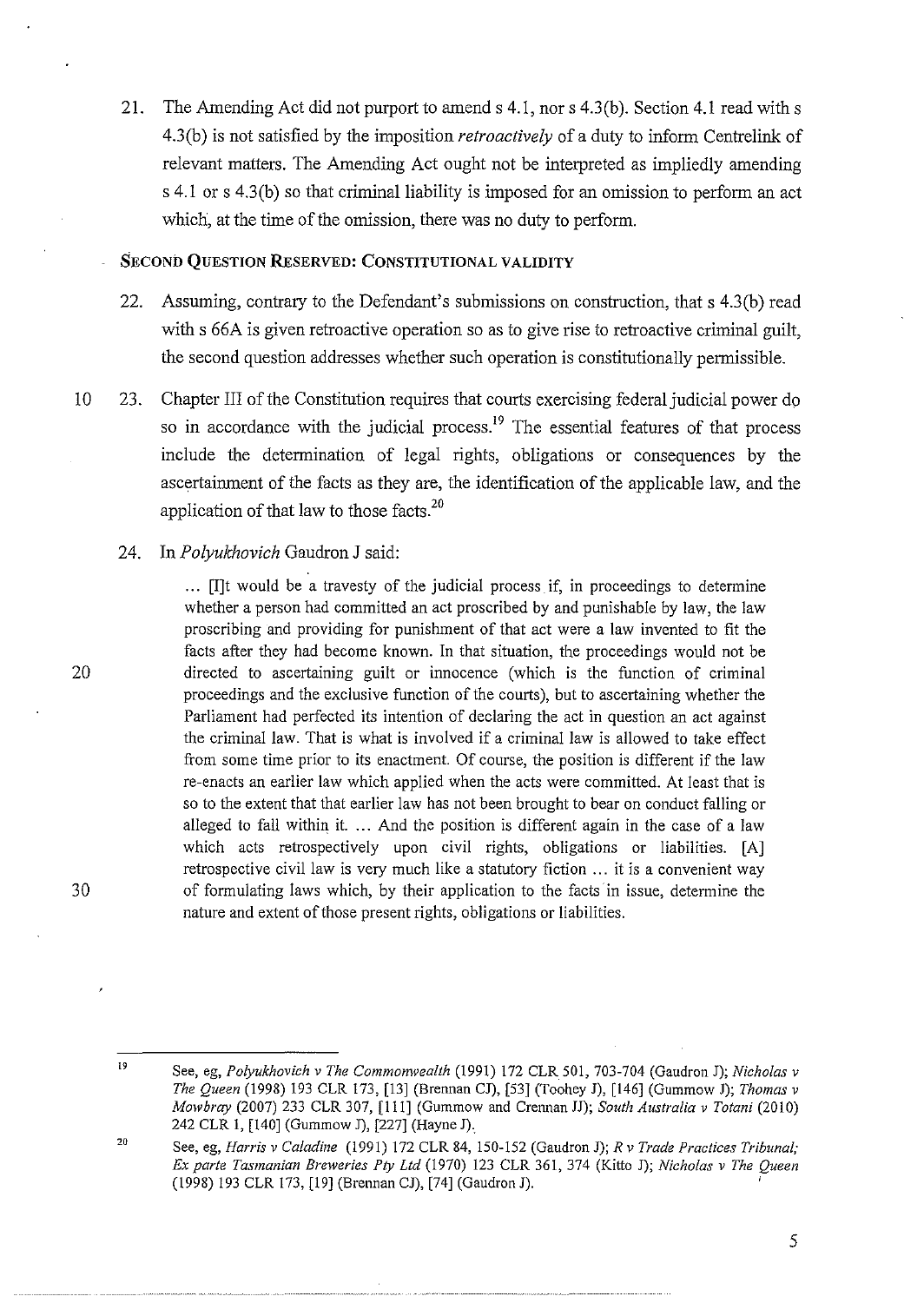- 25. The Defendant contends that Gaudron J's reasoning in *Polyukhovich* ought to be followed by this Court.<sup>21</sup> It is a distortion of judicial power to pretend that the criminal law at a particular time was something other than it was, where that fiction exposes a person to criminal liability where none was imposed at the relevant time. That is because of the nature of punishment as the end point of the application of the criminal law.
- 26. The Defendant's submission in this respect is that retroactive criminal laws are fundamentally repugnant to the judicial power for two related reasons:
- 26.1. First, a retroactive criminal law usurps or interferes with the exercise of 10 judicial power of the Commonwealth by in effect removing from the court the fundamental task of determining an element of the offence (and relatedly, applies to an identifiable group of persons).
	- 26.2. Second, a retroactive criminal law interferes with the exercise of judicial power of the Commonwealth by requiring a court to adjudge guilt and impose punishment for conduct that was in fact innocent  $-$  that is, to punish on the basis of a fiction.

## **Context: Retrospective legislation is exceptional**

- 27. Judicial power "is concerned with the ascertainment, declaration and enforcement of the rights and liabilities of the parties as they exist".<sup>22</sup> The process to be followed 20 "must generally be an inquiry concerning the law as it is and the facts as they are, followed by an application of the law as determined to the facts as determined".<sup>23</sup>
	- 28. Part of the inquiry concerning "the law as it is and the facts as they are" is a determination of the relevant time at which to ascertain the law; put in practical terms, which reprint of the statute should I use? The relevant time is, ordinarily, the time at which the events in question occurred. That this must ordinarily be the case is an inherent part of the rule of law.
		- 28.1. The rule of law is an assumption of the Constitution.<sup>24</sup>

<sup>21</sup>  This does not, the Defendant contends, require that *Polyukhovich* be overruled because, as explained at paragraph 57 below, it is not the ratio of *Polyukhovich* that the Parliament may enact retroactive **criminal laws without limitation.** 

<sup>22</sup>  *R v Kirby; Ex parte Boilermakers' Society of Australia* (1956) 94 CLR 254, 281 (Dixon CJ, McTiernan, Fullagar and Kitto JJ), quoting *Waterside Workers' Federation of Australia v JW Alexander Ltd* (1918) 25 CLR 434, 463 (Isaacs and Rich JJ).

**<sup>23</sup>**  *R v Trade Practices Tribunal; Ex parte Tasmanian Breweries Pty Ltd* (1970) 123 CLR 361, 374 (Kitto J).

<sup>24</sup>  See, eg, *Australian Communist Party v The Commonwealth* (1951) 83 CLR 1, 193 (Dixon J); *Plaintiff S157/2002 v The Commonwealth* (2003) 211 CLR 476, [5] and [31] (GleesonCJ), [103] (Gaudron, McHugh, Gummow, Kirby and Hayne JJ); *Rowe v Electoral Commissioner* (2010) 243 CLR I, [120]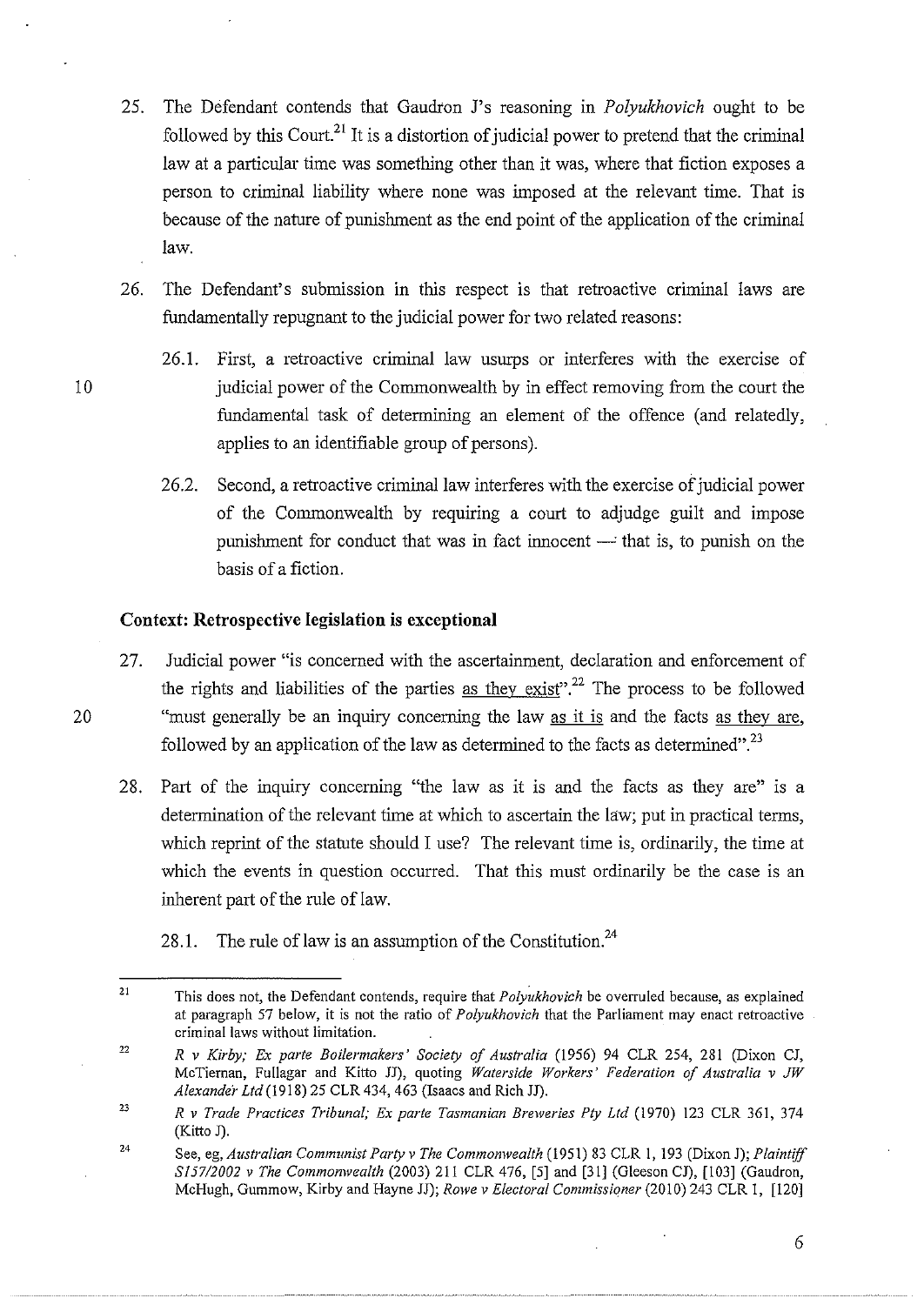- 28.2. While there may be an aspirational or contentious aspect of the rule of law,  $^{25}$ this case does not concern that aspect. The requirement that, in general, laws be prospective in a legal system that conforms to the rule of law is uncontroversial.<sup>26</sup>
- 28.3. Law cannot "rule"  $\sim$  or guide  $\sim$  conduct if it comes into existence after the conduct.<sup>27</sup>
- 28.4. Retroactive laws undermine the rule of law (understood in contrast to arbitrary rule<sup>28</sup>) because they lend themselves to abuse, being laws that are "invented to fit the facts after they have become known".<sup>29</sup>
- 10 29. While some retrospective laws may be justified consistently with the rule of law,  $30\,\text{our}$ system is one in which laws are almost universally prospective<sup>31</sup> and the separation of powers assumes as much.
	- 30. In directing a court to apply a law other than the law that applied at the time of the occurrence of relevant events, the legislature is altering the usual judicial process, required by the Constitution and the rule of law. That alteration goes to the heart of judicial power, converting the judicial task from "an inquiry concerning the law as it is and the facts as they are" to an inquiry in which, "as at past date the law shall be taken to have been that which it was not".<sup>32</sup>
- 31. The function of adjudging and *punishing* criminal guilt is an exclusively judicial 20 function.33 In that context, the alteration of the judicial process effected by a

(Gummow and Bell JJ); *South Australia v Totani* (2010) 242 CLR I, [61] (French CJ) [423] (Crennan and Bell JJ). See also M Gleeson, "Courts and the Rule of Law" in C Saunders and K Le Roy (ed), *The Rule of Lmv* (2003) (Courts and the Rule of Law), 180-181 and the authorities cited therein.

- 25 SeeM Gleeson, "Courts and the Rule of Law". When Gleeson refers to the "formal" content of the rule oflaw, in contrast to its aspirational content, he appears to have in mind the distinction drawn by Paul Craig. According to Craig, prospectivity is part of the formal (and uncontroversial) aspect of the rule of law: P Craig, "Formal and Substantive Conceptions of the Rule of Law: An Analytical Framework" [1997] *Public Lmv* 467, 469.
- 26 See, eg, L Fuller, *The Morality of Lmv* (rev edn, 1969) 46-91; J Raz, *The Authority of Lmv* (2nd edn, 2009) 214-19; *I* Finnis, *Natural Lmv and Natural Rights* (1980) 270-1.
- 27 J Raz, *The Authority of Law* (2nd edn, 2009) 214; AD Woozley, "What is Wrong with Retrospective Law?" (1968) 18 *Philosophical Quarterly* 40, 43.
- 28 See, eg, AV Dicey, *Introduction to the Study of the Law of the Constitution* (10<sup>th</sup> ed, 1959) 188.
- 29 *Polyhukhovich* (1991) 172 CLR 501, 705.1 (GaudronJ). Madison, The Federalist No 44 in Ian Shapiro (ed) *The Federalist Papers* (2009), 228-9; L Tribe, *American Constitutional Lmv* (2"d ed, 1988) 629-632;

33 *Chu Kheng Lim v Minister for Immigration* (1992) 176·CLR 1, 27 (Brennan, Deane and Dawson JJ). The difficulties associated with the phrase "criminal guilt" do not arise in this case: *cf Fardon v Attorney-General (Qld)* (2004) 223 CLR 575, [79] (Gummow J).

<sup>30</sup>  See, eg, *Polyhukhovich* (1991) 172 CLR 501, 642-643 (Dawson J).

 $\sqrt{3}1$ L Fuller, *The Morality of Lmv* (rev edn, 1969) 53.

<sup>32</sup>  This is the definition given by Isaacs *I* of "retrospective law in the true sense" in *R v Kidman* (1915) 20 CLR 425, 443. See footnote 12 above.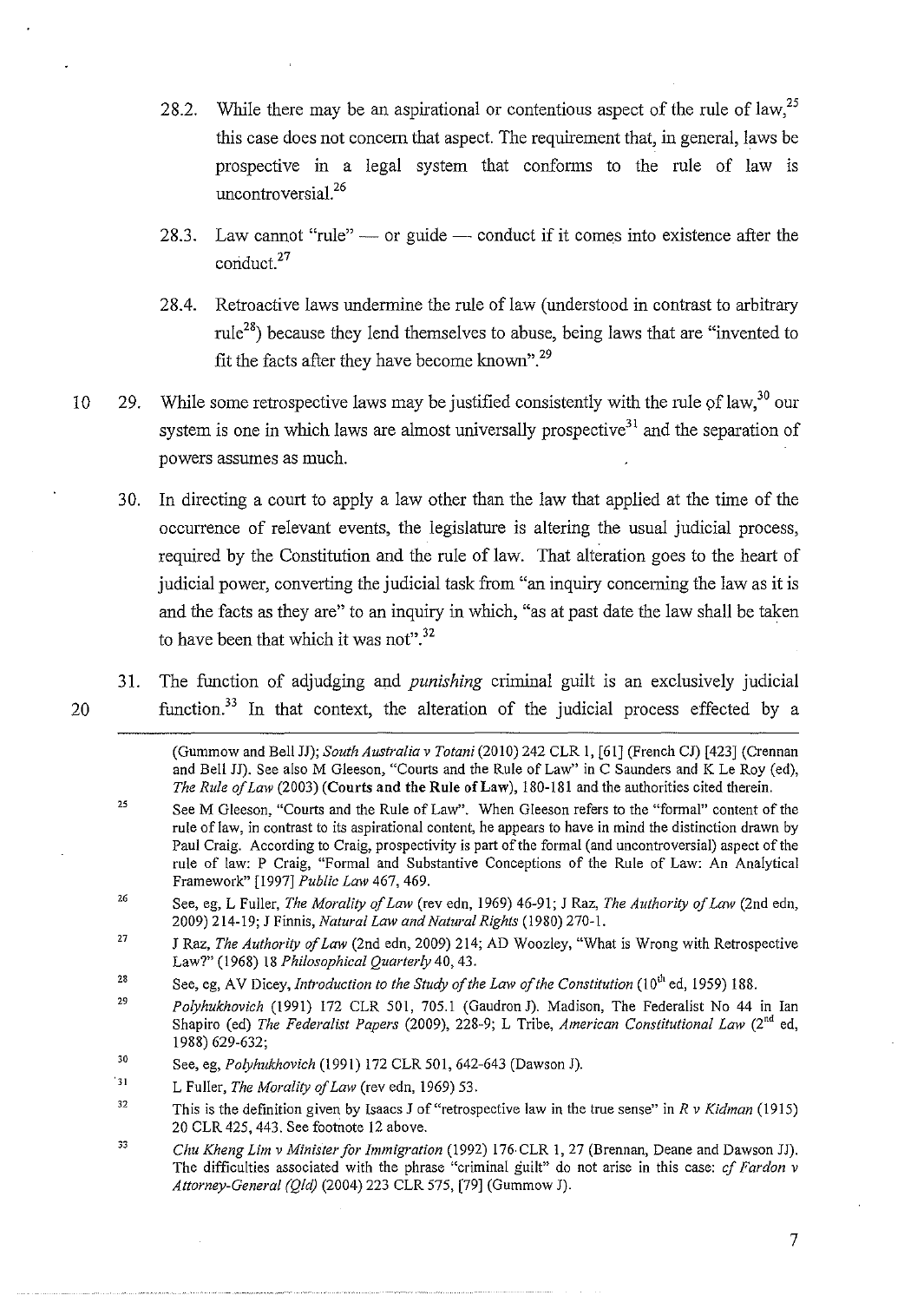retroactive criminal law is a usurpation of or interference with judicial power, for the reasons given below.

## **Legislative interference with the determination of an element of the offence**

- 32. Legislative direction to a court in relation to the determination of an element of an offence reduces the role of the court to a mere formality<sup>34</sup> in relation to that element. A retroactive law takes away from a court a task that would otherwise arise at trial  $$ that of conclusively determining an element of the offence.<sup>35</sup> In this case the focus is on a physical element; but on the Commonwealth's argument, the Parliament could equally remove from the Court the function of determining whether the accused knew 10 or believed she had no right to the benefit, change the mental element by, for example, making s 135.2(1) an offence of strict liability, retroactively.
- 33. The Amending Act was enacted in circumstances in which it was known that persons had as a matter of fact omitted to inform Centrelink of certain matters, where such omissions were not at the time criminal in nature. The courts are now directed by ss 4.3(b), 135.2(1) and s 66A to treat such omissions as criminal. The only matter that has changed is that s 66A has supplied the duty. Although the courts are to determine whether those persons in fact omitted to perform the duty, that inquiry is a mere formality in the circumstances. There has been an "anterior determination" by the legislature of what was "an essential element in the curial decision".<sup>36</sup> Thus, the 20 retroactive aspect of the Amendment Act, in the words of Deane J in *Polyukhovich:* <sup>37</sup>

... constitutes a usurpation of judicial power in that, once it is established that the accused has committed the past act, the question whether that act constituted a criminal contravention of the law is made simply irrelevant.

## **A law aimed at particular individuals**

34. As Gleeson CJ, Gaudron, Gurnmow, Kirby and Hayne JJ observed in *HA Bachrach Pty Ltd v Queensland: <sup>38</sup>*

> A statute affecting litigation with respect to the guilt of a particular individual or group of individuals charged with criminal offences will involve quite different considerations from one affecting litigation as to rights which the Parliament may choose to have determined either by a judicial or non-judicial body.

35. A statute need not correspond in every way to a bill of attainder (or a bill of pains and penalties) to usurp the judicial power of the Commonwealth.<sup>39</sup> However, one way of

<sup>34</sup>  *Nicholas* v *The Queen* (1998) 193 CLR 173, [24] (Brennan CJ).

<sup>35</sup>  *CfNicholas* v *The Queen* (1998) 193 CLR 173, [149] (Gummow J), [252] (Hayne J).

<sup>36</sup>  *Totani* (2010) 242 CLR I, [140] (Gummow J).

<sup>37</sup>  *Polyukhovich* (1991) 172 CLR 501, 613.3 and 613.6 (Deane J).

<sup>33</sup> (1998) 195 CLR 547, [18].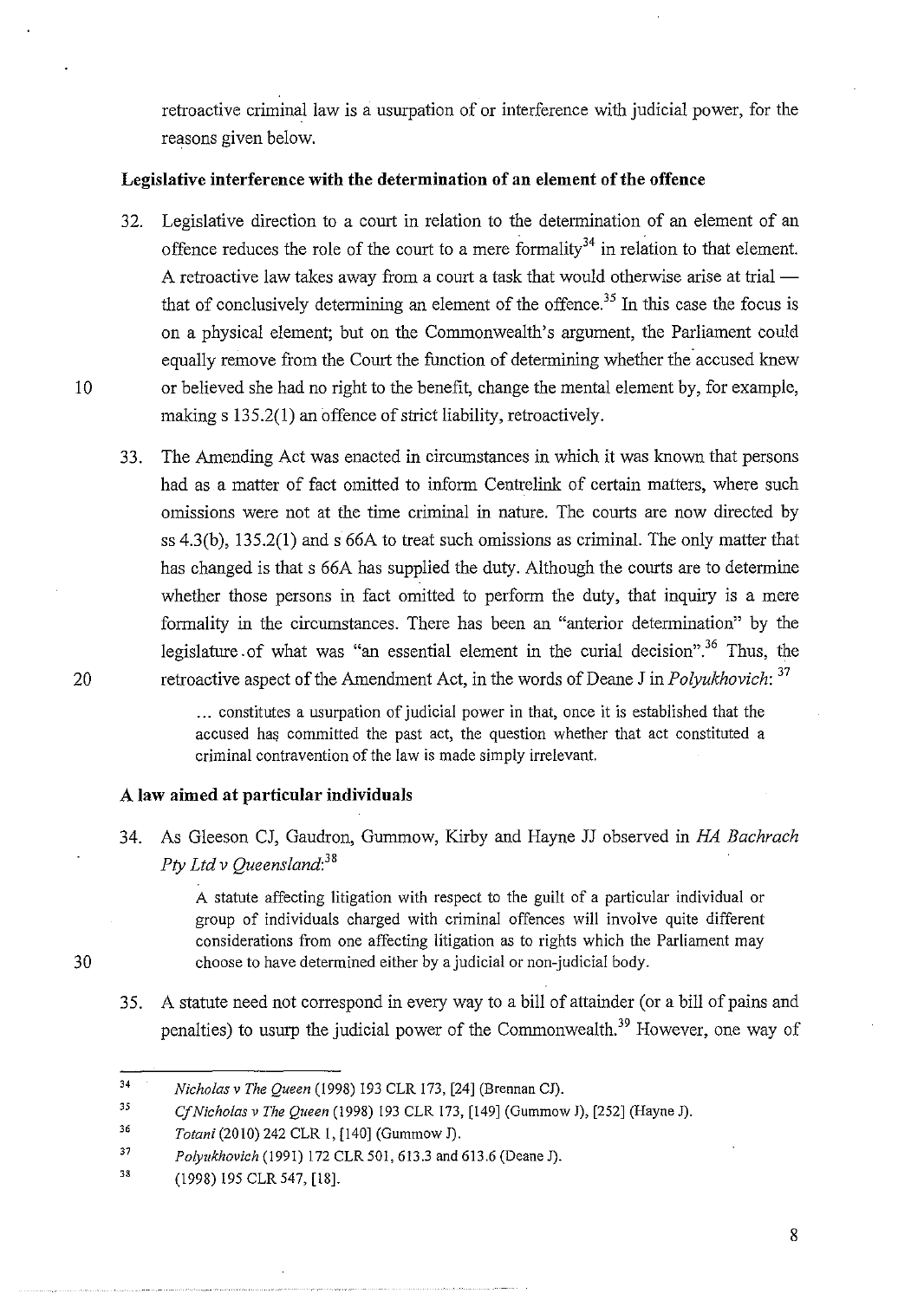framing the relevant question is whether the Act "exhibits that characteristic of a bill of attainder which is said to represent a legislative intrusion upon judicial power". 40 In the Defendant's submission, the retroactivity and particularity of s 66A amount to an intrusion in this case  $-$  the possibility of an acquittal pursuant to a trial need not be foreclosed.<sup>41</sup>

- 3 6. Retroactive criminal legislation deals "only with events which have happened before the legislation comes into effect, it must always be possible, at least theoretically, to identify all cases to which the legislation may apply".<sup>42</sup> It is thus legislation directed to a particular cohort of persons. All that is left to the Court to determine, in relation to 10 the physical element, is whether an accused is a member of the relevant cohort of persons. 43 The fact that the Court must also, in this case at least, determine whether the mental element is satisfied is no antidote to this usurpation of the judicial function. Partial usurpation of the judicial function is as offensive as usurpation of the whole of the judicial function: 44
	- 3 7. In the present case, the legislation was enacted for the purposes of dealing with a particular group of known individuals, being those who had been convicted or charged with an offence of the relevant kind.<sup>45</sup> The explanatory materials reveal that purpose:
- 37.1. The Explanatory Memorandum states that giving s 66A retroactive effect was "to ensure that certain criminal convictions in relation to social security fraud 20 already made under sections of Criminal Code ... cannot be overturned on the basis that the physical element of the offence, being an omission, was not established". 46
	- 37.2. In the Second Reading Speech Ms Plibersek stated that "in this case there are exceptional circumstances justifying retrospectivity, namely that it would not be appropriate for a significant number of prosecutions conducted from 2000

<sup>39</sup>  See *Liyanage v The Queen* (1967] AC 259; *Nicholas v The Queen* (1998) 193 CLR 173.

<sup>40</sup>  *Polyukhovich* (1991) 172 CLR 501,649-650 (Dawson J).

<sup>41</sup>  *Liyanage v The Queen* (1967] AC 259.

<sup>42</sup>  *Nicholas v The Queen* (1998) 193 CLR 173, 277 (249] (Hayne J).

 $\Delta$  3 As Gummow J put it in *Totani* (2010) 242 CLR I, [139]: "The Court must be satisfied of the membership of the defendant, but ... the defendant need not have engaged ... in criminal activity".

<sup>44</sup>  As French CJ observed in *Totani* (2010) 242 CLR I, (78]: "The fact that the impugned legislation provides for an adjudicative process does not determine the question whether it impairs the institutional integrity of the Magistrates Court by impairing the reality or appearance of judicial decisional independence. The laws held invalid in *Kable* and *International Finance Trust Co Ltd* both allowed for an adjudicative process by the court to which they applied."

<sup>45</sup>  *Liyanage v The Queen* [1967] AC 259, 290.E.

*<sup>46</sup>*  Explanatory Memorandum to the Social Security and Other Legislation Amendment (Miscellaneous Measures) Bill 2011, p 6.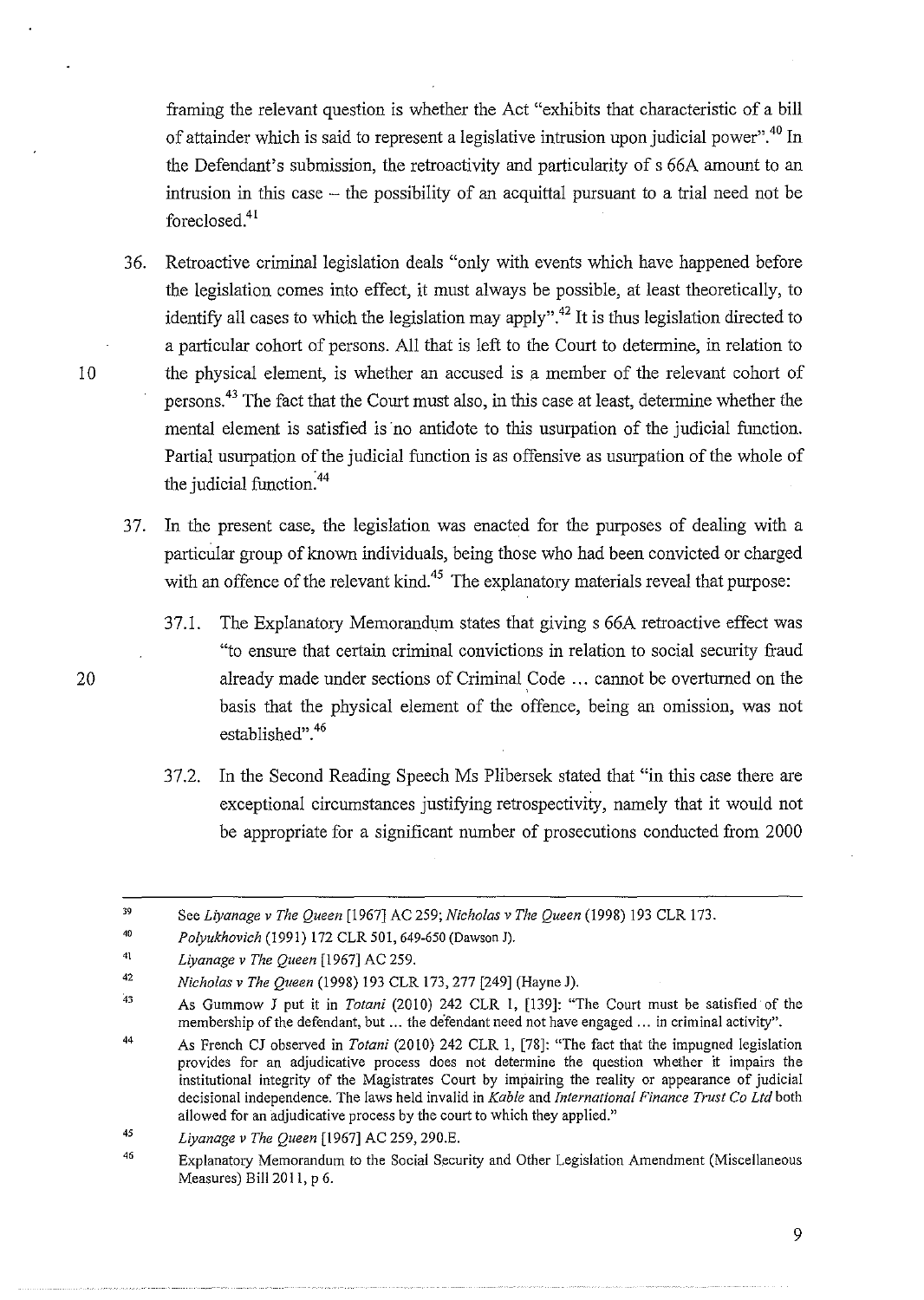for social security fraud to be overturned on the basis of previously unidentified legal technicalities."<sup>47</sup>

- 38. Further, enactment of a retroactive law of this kind enables the Parliament and the executive, in combination, to seek to ensure a conviction, as is illustrated by this case: had the Defendant's trial occurred reasonably close to the time of the alleged offences by her (say 2010), that would have been a trial under the law as it then stood and she would have been legally entitled to an acquittal — or, at a practical level, to success on appeal, pursuant to *Poniatowska* (again, putting to one side the notices issue not ventilated in that case). The delays in the Defendant's trial,  $48$  coupled with the 10 amendment of the law, mean that the Defendant is to be tried in 2013 under a different law and reformulated charges, with a possibly different outcome.
	- 39. This was "a legislative plan ex post facto to secure the conviction ... of particular individuals"49 and so exhibits the quality or character of a bill of attainder that constitutes an intrusion upon the exercise of judicial power. 50

## **Requiring the court to adjudge and punish fictional criminal guilt**

- 40. A retroactive criminal law interferes in the function of adjudging and punishing criminal guilt, or usurps part of that function, by severing the link, critical to the common law concept of criminal guilt and punishment,<sup>51</sup> between allegedly illegal conduct and the law: "Before the law, there is no transgression of the law".<sup>52</sup>
- 20 41. In the present case, in which innocence is sought to be converted into guilt by the retroactive imposition of a duty where there previously was none, there is a similar severance, .of the requisite temporal link between the omission said to give rise to criminal liability and the legal duty to do the thing allegedly omitted. 53 Only a *preexisting* duty to act provides a ground for punishing an omission.<sup>54</sup>
	- 42. The retroactive aspect of the Amendment Act, again in the words of Deane J in *Polyukhovich:<sup>55</sup>*

<sup>47</sup>  Commonwealth, House of Representatives, *Parliamentary Debates,* Wednesday, 6 July 2011, 7830- 7831 (Plibersek, Tanya, MP).

<sup>48</sup>  The Defendant does not allege that the Crown caused the delays in her trial or acted in bad faith in this regard. Nonetheless, it is the case that her trial has not yet occured.

<sup>49</sup>  See *Liyanage v The Queen* [1967] AC 259, 290.D (Lord Pearce for Lords MacDermott, Morris, Guest, Pearce and Pearson).

<sup>50</sup>  *Polyukhovich* (1991) 172 CLR 501,649.9-650.1 (Dawson J).

<sup>51</sup>  See below at paragraphs 43 to 53.

<sup>52</sup>  T Hobbes, *Leviathan* (1994), chapter 28, 186.

<sup>53</sup>  *Poniatowska* (2011) 244 CLR 408.

<sup>54</sup>  *J Kleinig, "Criminal Liability for Failures to Act (1986) 49 <i>Law and Contemprary Problems* 161.

*<sup>55</sup>  Polyukhovich* (1991) 172 CLR 501,613.3 and 613.6 (Deane J).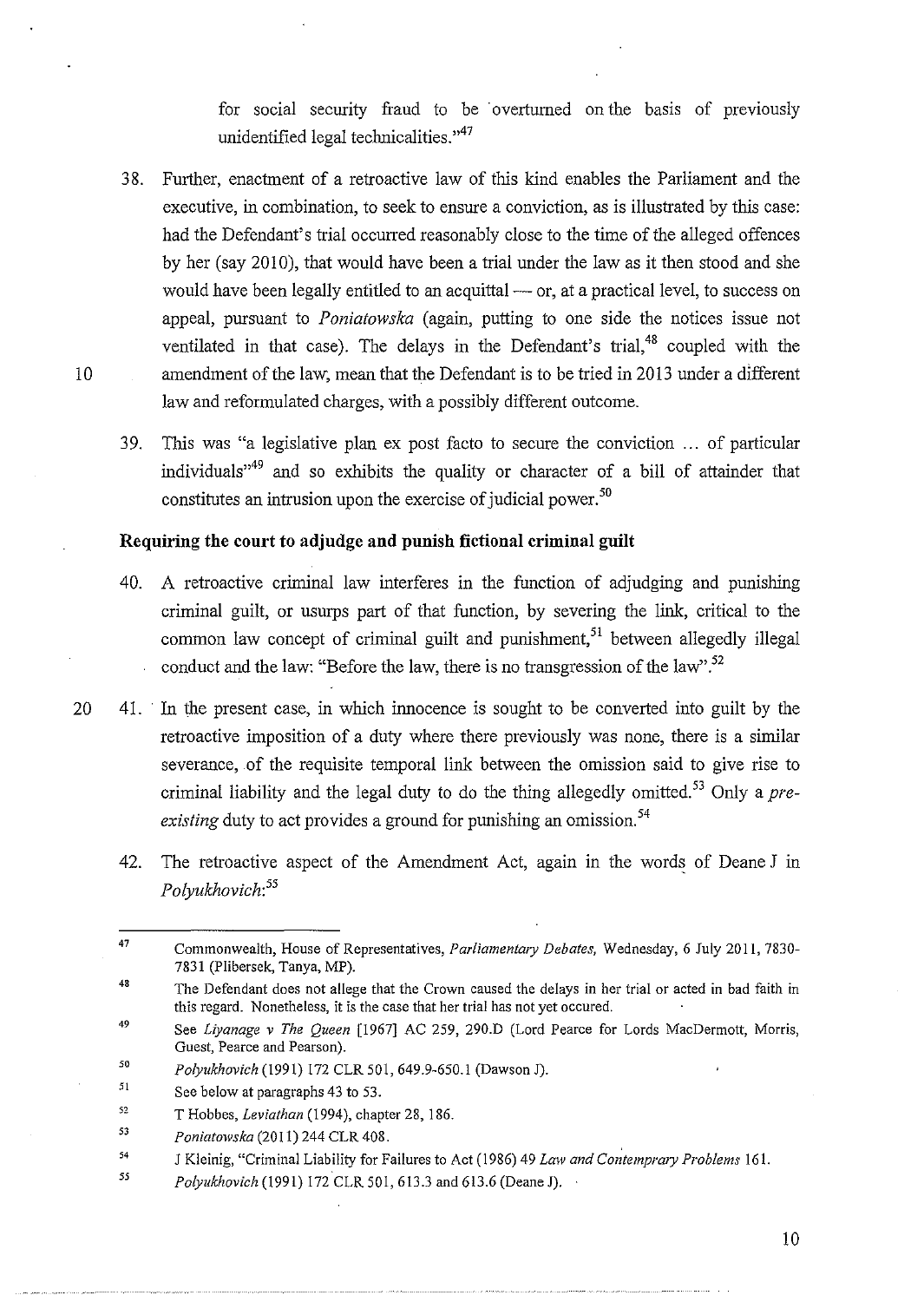pre-empts and negates what would otherwise be an inevitable judicial determination that, since the act of the particular person did not constitute a criminal contravention of any Commonwealth law which was applicable at the time when it was done, that person committed no crime under our law.

### **Retroactive criminal statutes and the concept of criminal guilt and punishment**

- 43. The Defendant's submissions are supported by "history, principle and authority", <sup>56</sup> including in particular the common law's history.<sup>57</sup> The Constitution was framed against an understanding of criminal guilt  $-$  and its punishment  $-$  depending upon the prior existence of the law creating the relevant offence.
- 10 44. In the Australian context, contemporaneous material from the period around federation demonstrates this proposition and supports the argument that requiring a court to give effect to a retroactive criminal law violates the separation of powers.
	- 44.1. Sir Samuel Griffith's draft Code of Criminal Law of 1897, which attempted "to cover the whole ground of what may be called the Living Criminal Law",  $^{58}$ provided that a "person cannot be punished for doing or omitting to do an act unless the act or omission constituted an offence under the law in force when it occurred".59 That provision was enacted ass 11 of the *Criminal Code Act 1899*  (Qld).
- 44.2. Professor Harrison Moore, in his Chapter on the judicial power of the 20 Commonwealth, appeared to take it as a given that "Parliament could not pass *ex post facto* laws which made criminal acts which were lawful when done".<sup>60</sup> He went on to say this:  $61$

However mischievous and dangerous may be *ex post facto* laws ... their very mischief lies in the fact that they are something other than judicial acts; and what should have been done in a judicial way and according to law has been done by the assumption of arbitrary power. The grant of judicial power to a special organ means that if the matter be one which from its nature is proper

<sup>56</sup>  See *Cheatle v The Queen* (1993) 177 CLR 541, 562 (the Court).

<sup>57</sup>  *Cheatle v The Queen* (1993) 177 CLR 541, 552 (the Court); *Lange v Australian Broadcasting Corporation* (1997) 189 CLR 520, 564 (the Court); *Theophanous v Herald* & *Weekly Times Ltd*  (1994) 182 CLR 104,141-142 (Mason CJ, Toohey and Gaudron JJ).

<sup>58</sup>  Explanatory Letter, Griffith to Attorney-General of29 October 1897, ii, in SW Griffith, *A Draft Code of Criminal Law, Prepared for the Government of Queensland* (1897) CA 89-1897.

<sup>59</sup>  SW Griffith, *A Draft Code of Criminal Law, Prepared for the Government of Queensland* (1897) CA 89-1897,s 13.

<sup>60</sup>  Sir W Harrison Moore, *The Constitution of the Commonwealth of Australia* (2<sup>nd</sup> ed, 1910, reprinted in 1997) 315. Moore referred to Griffith CJ in *Donohoe v Britz* (1904) 1 CLR 391, 402, who, in the context of a discussion of the rule that Parliament had the power to validate the collection of customs duties retrospectively, said "it does not follow that it had the power to make unlawful an act which was lawful at the time when it was done".

<sup>61</sup>  Ibid, 322.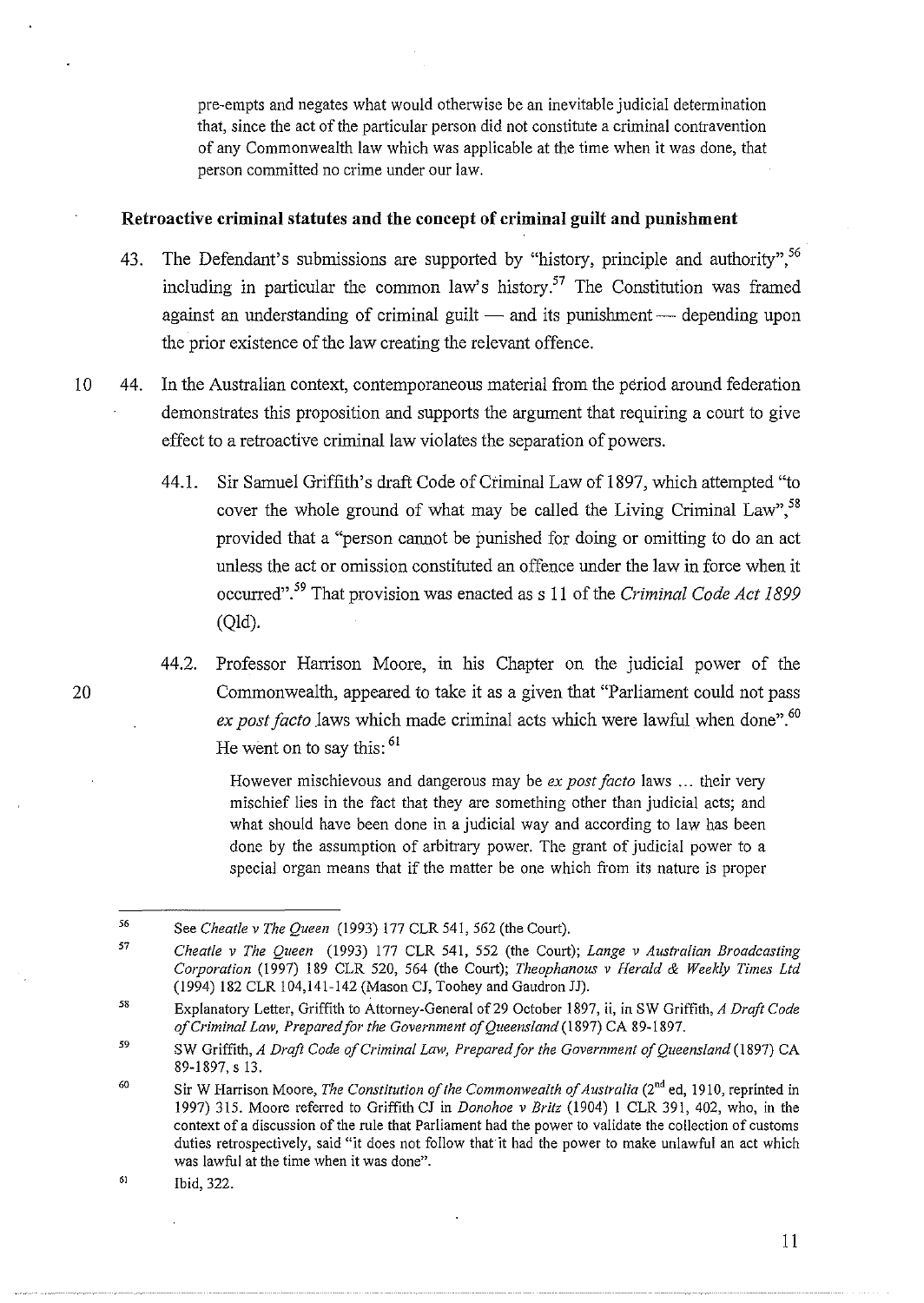for judicial determination alone, the Legislature cannot deal with it otherwise, or authorise anyone, even a court properly constituted, to deal with it except in the way of adjudication.

- 45. The attitude of the common law to statutes that provide for the retroactive adjudication and punishment of criminal guilt, and that of many other current (and past) legal systems, <sup>62</sup> is one of abhorrence, as the following examples illustrate.
- 46. Blackstone, having dealt with the vice of not making laws publicly accessible, wrote:<sup>63</sup>

There is still a more unreasonable method than this, which is called making of laws *ex post facto;* when *after* an action is committed, the legislator then for the first time 10 declares it to have been a crime, and inflicts a punishment on the person who has committed it; here it is impossible that a party could foresee that an action, innocent when it was done, should be afterward converted into guilt by a subsequent law; he had therefore no cause to abstain from it; and all punishment for not abstaining must of consequence be cruel and unjust.

47. Glanville Williams wrote of the subject this way:<sup>64</sup>

The citizen must be able to ascertain beforehand how he stands with regard to the criminal law; otherwise to punish him for breach of that law is purposeless cruelty. Punishment in all its forms is a loss of rights or advantages consequent on a breach of law. When it loses this quality it degenerates into an arbitrary act of violence that can 20 produce nothing but bad social effects.

48. Lord Bingham, writing extra-judicially in reference to the prohibition on *ex post facto*  criminal laws in Article 7 of the *European Convention on Human Rights*,<sup>65</sup> put it thus: <sup>66</sup>

This is a rule of simple fairness, a rule which any child would understand, and it has featured in most legal systems since Roman times. It has long featured in British law, although it has not been consistently observed... But that was a long time ago. Difficult questions can sometimes arise on the retrospective effect of new statutes, but on this point the law is and has long been clear: you cannot be punished for something which was not criminal when you did it, and you cannot be punished more 30 severely than you could have been punished at the time of the offence.

49. In the American context, in *Calder v Bull* Chase J said that it would be "against all reason and justice" to entrust the legislature with the power to punish a citizen for an

<sup>62</sup>  *Universal Declaration of Human Rights,* UN *Doc* A/810, art 11(2); *International Covenant on Civil and Political Rights,* 999 UNTS 171, art 15; *European Convention for the Protection of Human Rights and Fundamental Freedoms,* 2!3 UNTS 221, art 7; *United States Constitution* art I§ 9; *Constitution Act 1982* (Canada) art II (g) *(Canadian Charter of Rights and Freedoms).* 

<sup>63</sup>  Blackstone, *Commentaries on the Laws of England,* (1769), bk I, Introduction, 46.

<sup>64</sup>  G Williams, *Criminal Law: The General Part* (2"d ed, 1961), 575.

<sup>65</sup>  Article 7 is described in Archbold as "correspond[ing] to the general prohibition on retroactivity in English criminal law", citing *Waddington v Miah* [1974] I WLR 683: *Archbold on Criminal Pleadings, Evidence and Practice* (2011), [16-98].

<sup>66</sup>  T Bingham, *The Rule of Law* (2010) 74.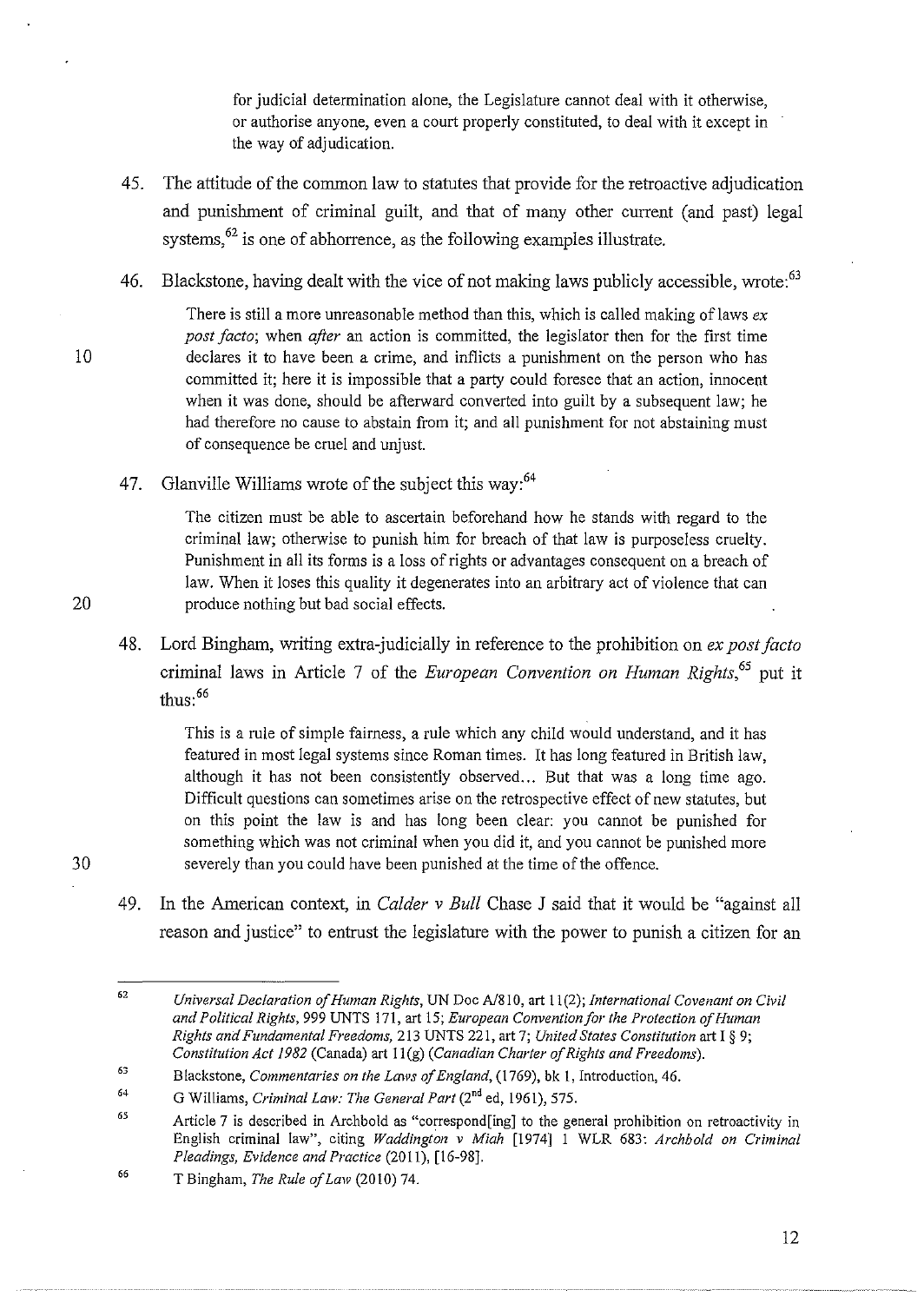"an *innocent* action, or in other words, for an act, which, when done, was in violation of no existing law" - the legislature "cannot change *innocence* into *guilt'* or "punish *innocence* as a *crime*".<sup>67</sup> More recently, Laurence Tribe has expressed the view that "the ban on bills of attainder, and to some degree the more limited ban on *ex post facto*  laws serves  $\ldots$  'as  $\ldots$  an implementation of the separation of powers...".<sup>68</sup>

- 50. Thus, the conception of criminal guilt and punishment against which the Constitution was framed is connected to the question whether the relevant statute was in existence at the time of the alleged offence: a retroactive criminal statute involves a fiction that seeks to convert what is in truth innocence into guilt and distorts the notion of 10 punishment for breach of the law. Put differently, a criterion of the common law concept of criminal guilt and punishment is the prior existence of the law creating the relevance offence.
- 51. The principle that ignorance of the criminal law is no defence<sup>69</sup> supports this submission because it assumes, as a matter of logic and fairness, the existence of the · relevant law at the time of the offence. 70 As Scott LJ said in *Blackpool Corp v Locker*,<sup>71</sup> "the very justification for [the maxim that ignorance of the law does not excuse] is that the whole of our law, written or unwritten, is accessible to the public  $$ in the sense, of course, that, at any rate, its legal advisers have access to it, at any moment, as of right." A law that does not exist at the relevant time is necessarily 20 inaccessible.
	- 52. The attitude of the common law to retroactive criminal law is consistent with at least two other fundamental constitutional assumptions: the rule of law, and the principle that, in a system based on the common law, "everybody is free to do anything, subject only to the provisions of the law".<sup>72</sup> That common law freedom at any given time is fundamentally compromised if it is contingent on unknown future laws.
	- 53. To assimilate the rule against retroactive criminal laws to the general principle of statutory construction against giving a statute retrospective operation and infer from

<sup>67</sup>  *Calder v Bull* (1798) 3 US 386, 388. These comments of Chase J did not depend on the express ban in the United States Constitution on *ex post facto* laws. Indeed, his Honour's point was that such an *express* **ban was unnecessary and included "for greater caution" (389). See also W Wade,** *A Treatise on the Operation and Construction of Retroactive Laws as Affected by Constitutional and Judicial Interpretations* (1880), [270].

<sup>6&</sup>amp; L Tribe, *American Constitutional Law* (2"d ed, 1988) 657.

<sup>69</sup>  G Williams, *Criminal Law: The General Part* (2<sup>nd</sup> ed, 1961), 288.

<sup>70</sup>  See, eg, Blackstone's Commentaries, vol 1, 46; *Blackpool Corporation v Locker* [1948] 1 KB 349, 361 (Scott LJ); FAR Bennion, *Statutory Interpretation: A Code* (2"d ed, 1992) 558; AD Woozley, "What is Wrong with Retrospective Law?" (1968) 18 *Philosophical Quarterly* 40,44-46.

<sup>71</sup>  [1948]1 KB 349, 361.

<sup>72</sup>  Lange v Australian Broadcasting Corporation (1997) 189 CLR 520, 564 (the Court).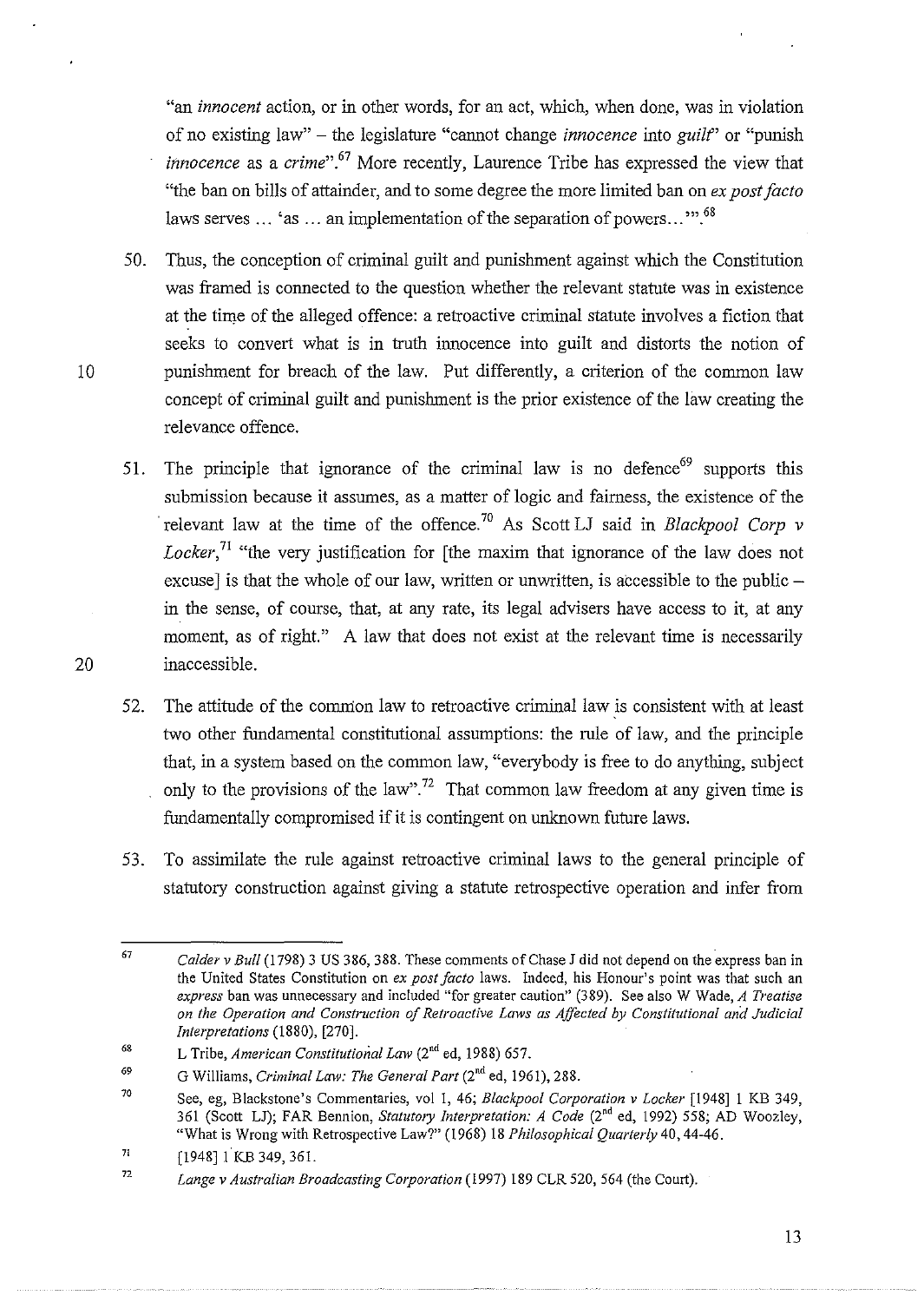the fact that the latter is rebuttable that the former is equally subject to contrary legislative intent is to miss the following:

53.1. First, the principle against retroactive criminal laws stands apart from the general presumption, even if they both exist to implement the rule of law and avoid injustice.<sup>73</sup> As Lon Fuller puts it: $74$ 

The principle *nulla poena sine lege* is one generally respected by civilized nations. The reason the retrospective criminal statute is so universally condemned does not arise merely because the stakes are high. It arises also  $$ and chiefly - because of all branches of law, the criminal law is most I 0 obviously and directly concerned with shaping and controlling human conduct. It is the retroactive criminal statute that calls most directly to mind the brutal absurdity of commanding a man today to do something yesterday.

- 53.2. To the extent that the principle against retroactive criminal laws historically found its expression in England as a rule of statutory construction reflects "the peculiarly English combination of the doctrine of the rule of law with the doctrine of the legislative supremacy of Parliament".<sup>75</sup> This is not the position in Australia, where legislative power must be "exercised in accordance with the terms of the Constitution from which the power derives",<sup>76</sup> including the assumption of the rule of law. $77$
- 20 53.3. Furthermore, it is difficult to find an example of an English court giving a criminal statute retroactive effect or applying a retroactive criminal statute.<sup>78</sup> This may explain Lord Bingham's statement, quoted above, that "That was a long time ago". In 1861, in *Midland Railway Co v Pye,* Erie CJ said: "it manifestly shocks one's sense of justice that an act legal at the time of doing it should be made unlawful by some new enactment. Modem legislation has almost entirely removed that blemish from the law".<sup>79</sup>

79 (1861) 10 CBNS 179, 191.

<sup>73</sup>  See *Maxwell on the Interpretation of Statutes* (9<sup>th</sup> ed, 1946) 221: "Upon the presumption that the **Legislature does not intend what is unjust rests the leaning against giving certain statutes a retrospective operation".** 

<sup>74</sup>  L Fuller, *The Morality of Law* (revised ed, 1969) 59.

<sup>75</sup>  The quote is taken from Sir W Holdsworth, *A History of English Law* (7th revised ed, 1966), vol2, p 440, which addresses the combination in general; the specific point, in the context of retroactive legislation, is made in E Smead, "The Rule against Retroactive Legislation: A Basic Principle of Jurisprudence" (1936) 20 *Minnesota Law Review* 775, 797; see also Sir W Holdsworth, A *History of English Law* (7th revised ed, 1966) val 10, pp 647-650.

<sup>76</sup>  See *Liyanage v The Queen* [1967] AC 259, 286 (Lord Pearce for the Court).

<sup>77</sup>  See paragraphs 28 to 29 above.

<sup>78</sup>  Cf *R* v *Griffiths* [1891] 2 QB 145; *Waddington* v *Miah* [1974]1 WLR 683.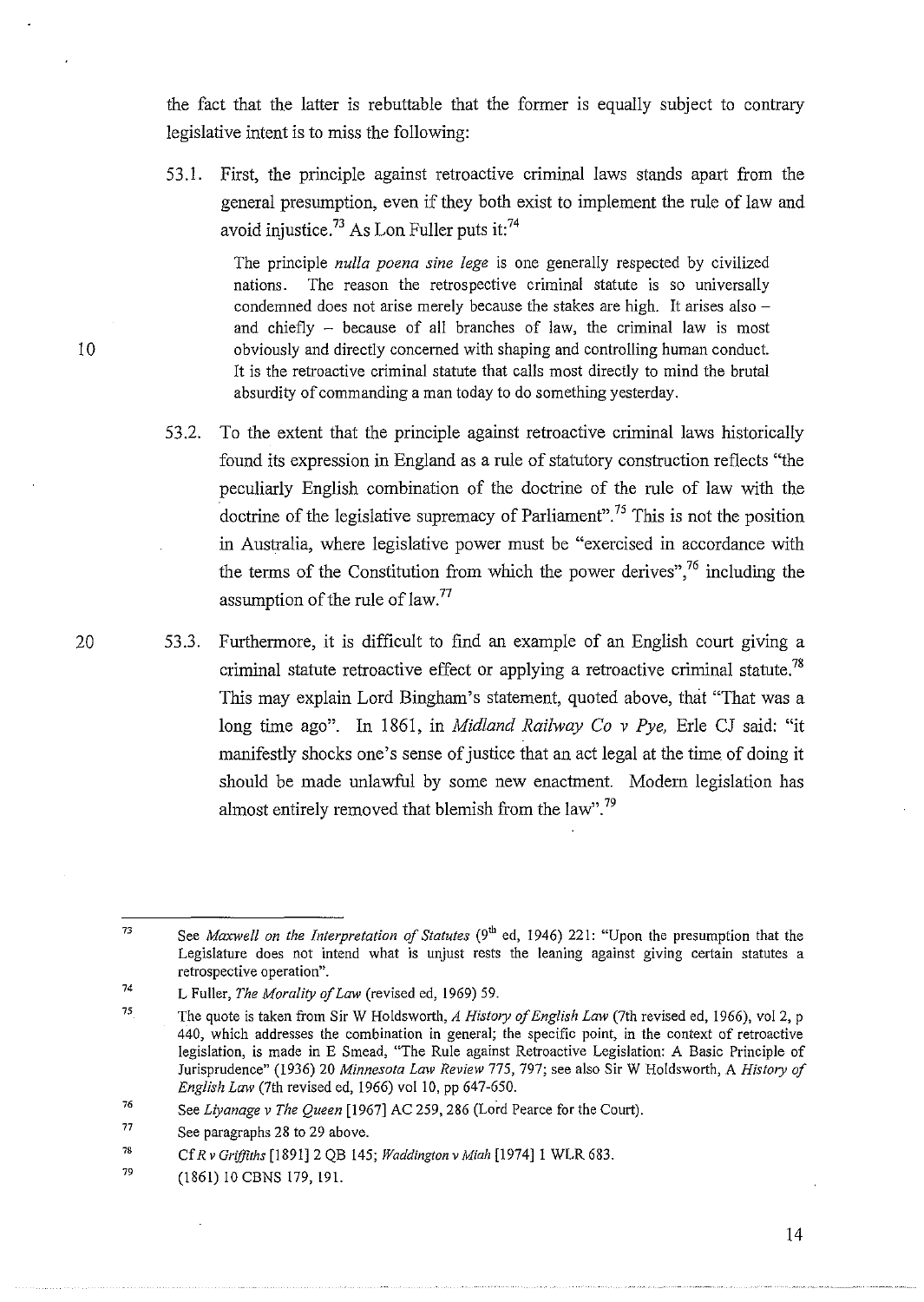## $K$ *idman* and  $Polyukhovich$

- 54. The Defendant contends that *Kidman* and *Polyukhovich* are distinguishable.
- 55. In *Kidman* conspiring to defraud the Commonwealth, the act retroactively criminalized under the impugned Commonwealth statute, was, at the relevant time, an offence at common Iaw.<sup>8</sup> ° Further, no separation of powers argument was put or considered. Thus *Kidman* was no bar to this Court's consideration of the separation of powers argument in *Polyukhovich.<sup>81</sup>*
- 56. In *Polyukhovich,* which concerned retroactive criminalization of acts acknowledged to be war crimes under other systems of law, the nature of the legislation was decisive in 10 upholding the validity the legislation on the Chapter III ground.82 In *Polyukhovich,* the defendants' argument was that the legislation in the case was not "true retroactive legislation". 83
	- 57. Although *Polyukhovich* is often cited as authority for an unfettered power in the Commonwealth Parliament to enact *ex post facto* criminal laws, this is not its *ratio.* In particular, there was no majority support for the proposition that the Commonwealth may, consistently with Ch III, retroactively criminalise acts or omissions that were not criminal at the time they were committed or omitted. Rather:
		- 57.1. Deane and Gaudron JJ held that Ch III precludes the enactment of retroactive criminal laws (except, perhaps, in relation to conduct already criminal, which was not the case in relation to the war crimes legislation).<sup>84</sup>

<sup>80</sup>  As explained in *Polyukhovich* (1991) 172 CLR 501, 717 (McHugh J).

<sup>81</sup>  See, eg, (1991) 172 CLR 501, 719.2 (McHugh J).

<sup>82</sup>  Toohey J's decision depended upon his Honour's view that the challenged legislation was not "retroactive in any offensive way": (172 CLR 501, 690.1). Dawson J discussed at some length the specific justification for the *ex post facto* creation of war crimes, though it is not clear that this materially affected his decision (see 172 CLR 501, 642-3). The facts of *Po/yukhovich* arguably fall within a common proviso to the ban on *ex post facto* criminal laws in other legal systems. For example, Article 7 of the *European Convention on Human Rights,* which prohibits retroactive criminal laws contains the following proviso: "This Article shall not prejudice the trial and **punishment of any person for any act or omission which, at the time when it was committed, was**  criminal according to the general principles of law recognised by civilised nations."

<sup>83</sup>  According to the reports, Griffith QC argued that the Act "is not retroactive. At international law, a **State may use its courts of ordinary criminal justice for the trial of war crimes and crimes against**  humanity" (172 CLR 501, 506.6). Weinberg QC argued: "The Act is retrospective in a procedural **sense, but not retroactive. Every crime alleged against the plaintiff was a crime under international**  law, the law of the place where it was done, Australian law, and the law of every civilized country. What is involved is no more than the retrospective procedural application of Australian jurisdiction where jurisdiction would not previously have been available .... True retroactive legislation renders criminal something which was not criminal when done. The Act does not do that..." (172 CLR 501, 507.9-508.6).

<sup>84</sup>  (1991) 172 CLR 501, 613-614 (Deane J), 706-707 (Gaudron J).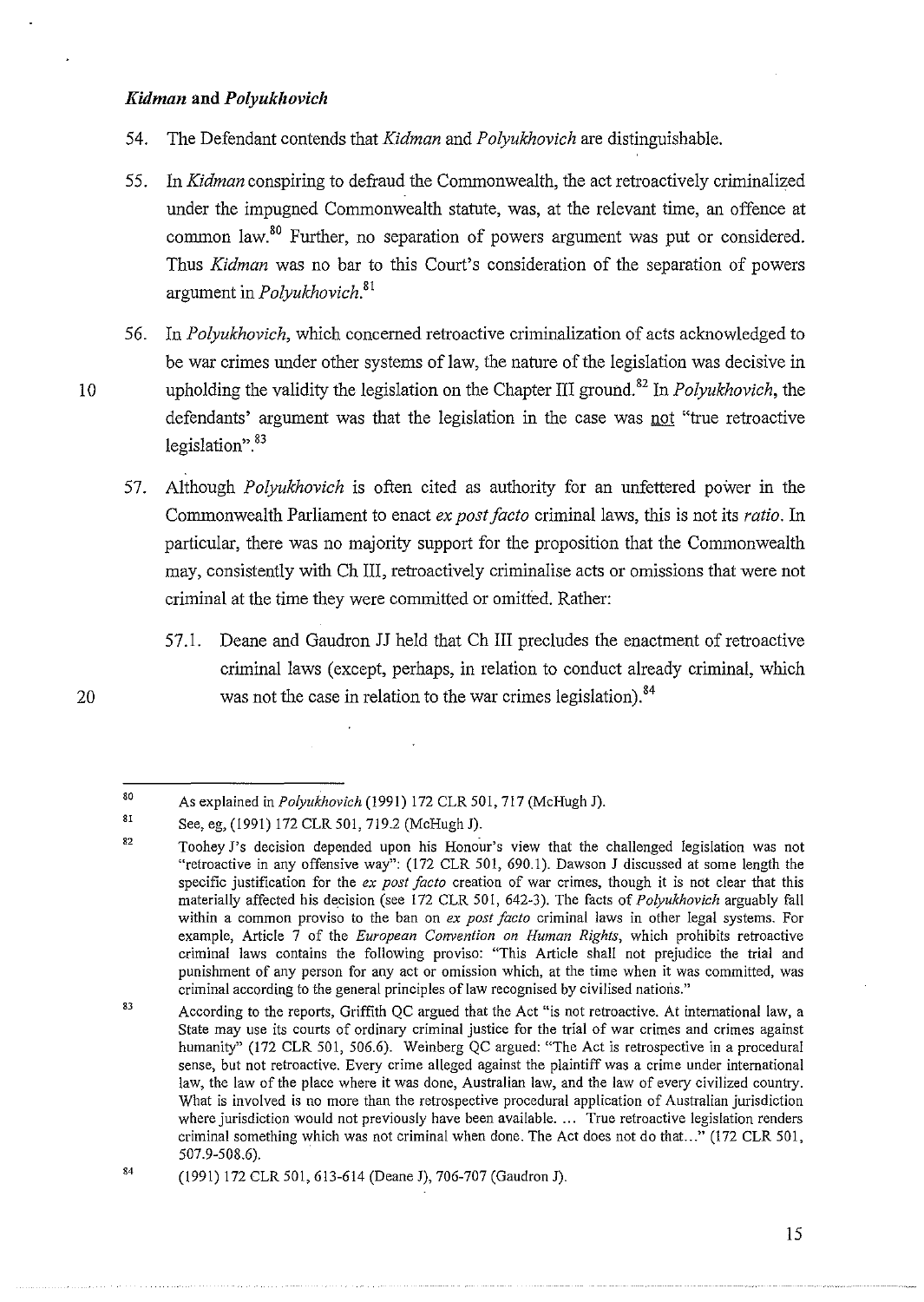- 57.2. Toohey J held that the law in question was not invalidated by Ch III because it criminalised actions that were criminal at the time they were committed.<sup>85</sup>
- 57.3. Brennan J did not need to consider the Ch III point, but viewed retrospectivity as a problematic feature of the legislation in question<sup>86</sup> and left open the correctness of *Kidman* (as to availability of a head of power).<sup>87</sup>
- 57.4. Only three judges Mason CJ, Dawson and McHugh JJ held that the Commonwealth could enact retroactive criminal laws in relation to conduct not already criminal (and each judge endorsed a proviso to the effect that such laws could not usurp the judicial power of the Commonwealth, without exhaustively defining the scope of this proviso).<sup>88</sup>
- 58. The suggestions that appear in some judgments in *Polyukhovich* that "no one doubts the power of the Parliament ... to enact retrospective criminal laws"<sup>89</sup> or that "[t]here is ample authority for the proposition that the Commonwealth Parliament may in the exercise of its legislative powers create ... criminal laws with an *ex post facto* operation"90 ought, in the Defendant's submission, be approached with caution. As Deane J observed, the "only case in this Court in which reasoned consideration has been given to the question of the legislative competence of the Parliament of the Commonwealth to enact an *ex post facto* criminal law is *R. v. Kidman". <sup>91</sup>*
- 59. However, if this Court were of the view that either *Kidman* or *Polyukhovich* cannot be 20 distinguished then the Defendant would seek leave to reopen those decisions.

# **Conclusion on constitutional validity**

10

60. In *Ha v New South Wales* this Court rejected an invitation to ovenule the franchise cases prospectively. Brennan CJ, McHugh, Gummow and Kirby JJ said:<sup>92</sup>

> If an earlier case is erroneous and it is necessary to overrule it, it would be a perversion of judicial power to maintain in force that which is acknowledged not to be the law. This would be especially so where, as here, non-compliance with a properly impugned statute exposes a person to criminal prosecution.

<sup>85</sup>  (1991) 172 CLR 501, 689-690.

<sup>86</sup>  (1991) 172 CLR 501,593.

<sup>87</sup>  (1991) 172 CLR 501, 554.

<sup>88</sup>  (1991) 172 CLR 501,536 (Mason CJ), 647,649 (Dawson J), 721 (McHugh J).

<sup>89</sup> 718.5 (McHugh J). McHugh J was here referring to the Parliament of the United Kingdom, but it is apparent that his Honour regarded this as applicable to the Commonwealth Parliament.

<sup>90</sup>  643.9-644.1 (Dawson J).

<sup>91</sup>  *Polyukhovich* (1991) 172 CLR 501,619-620.

<sup>92</sup>  (1997) 189 CLR465, 504.2.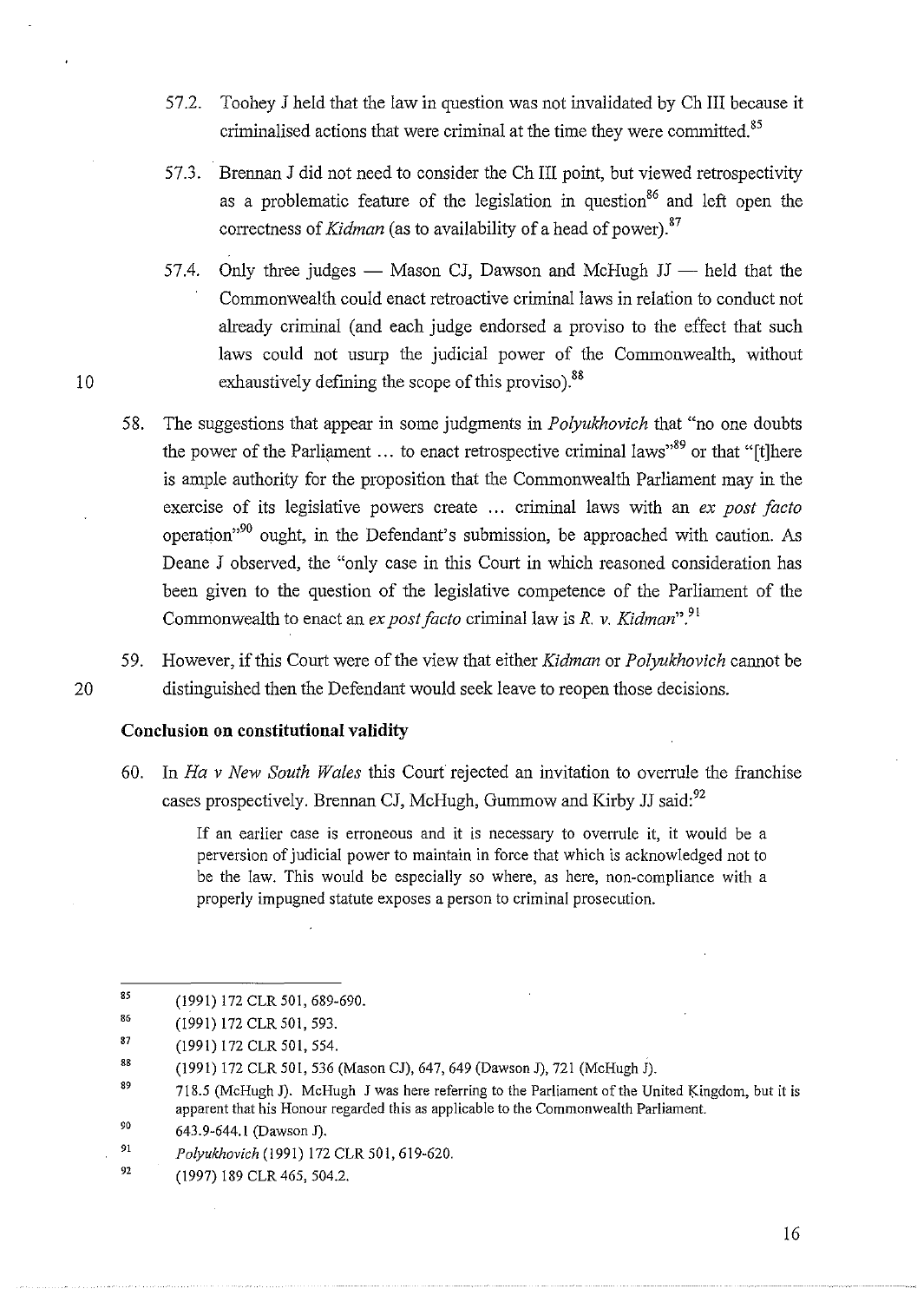- 61. This case raises the obverse problem  $-a$  perversion of judicial power by the application to a person that which is acknowledged not to have been the law at the time of her omissions.
- 62. To return to the words of Gaudron *J* in *Polyukhovich*<sup>93</sup> proceedings under the retroactive aspect of the Amendment Act will not be "directed to ascertaining guilt or innocence (which is the function of criminal proceedings and the exclusive function of the courts)", but to ascertaining whether, in enacting s 66A, "the Parliament had perfected its intention" of declaring the omissions in question omissions giving rise to criminal liability.

## **10 THIRD QUESTION RESERVED: EFFECT OF NOTICES**

- 63. If he cannot rely on s 66A of the Administration Act, it appears the Informant will seek to rely on letters sent to the Defendant pursuant to s 68(2) of the Administration Act.<sup>94</sup> However, the Informant has not said that he will rely on those letters, or how he might do so. The following submissions assume that the Informant will say that:
	- 63 .1. the letters sent to the Defendant, stating that she was required to give certain information to Centrelink, gave rise to a duty by law to perform certain acts for the purpose of  $s$  4.3(b) of the Code; and
	- 63.2. not performing those obligations constituted "engaging in conduct" for the purpose of  $s$  135.2(1)(a) of the Code.
- 20 64. The Defendant contends that a demand made in a letter sent to a person under s 68 of the Administration Act does not of itself give rise to a duty imposed by law within the meaning of s 4.3(b).
	- 65. The submissions on this point are **in** two parts: first, the construction of the notices scheme in the Administration Act; second, the requirements of s 4.3(b) of the Code.

# **The notices scheme<sup>95</sup>**

66. Sections 67 to 70A, in Subdivision B of Division 6 of Part 3 of the Administration Act, empower the Secretary to give notices to certain categories of person requiring the person to inform the Department of a specified event or change of circumstances **("information notices").** 

<sup>93</sup>  *Polyukhovich* (1991) 172 CLR 501, 705.2 (Gaudron J).

<sup>94</sup>  The letters are summarised at paragraph 15 of the Stated Case (SCB 5-9) and set out in full at SCB 13-71 (Attachment 1 to the Stated Case).

*<sup>95</sup>*  The notices scheme is described in *Poniatowska* (2011) 244 CLR 408, [8]-[9] (French CJ, Gummow, Kiefel and Bell JJ).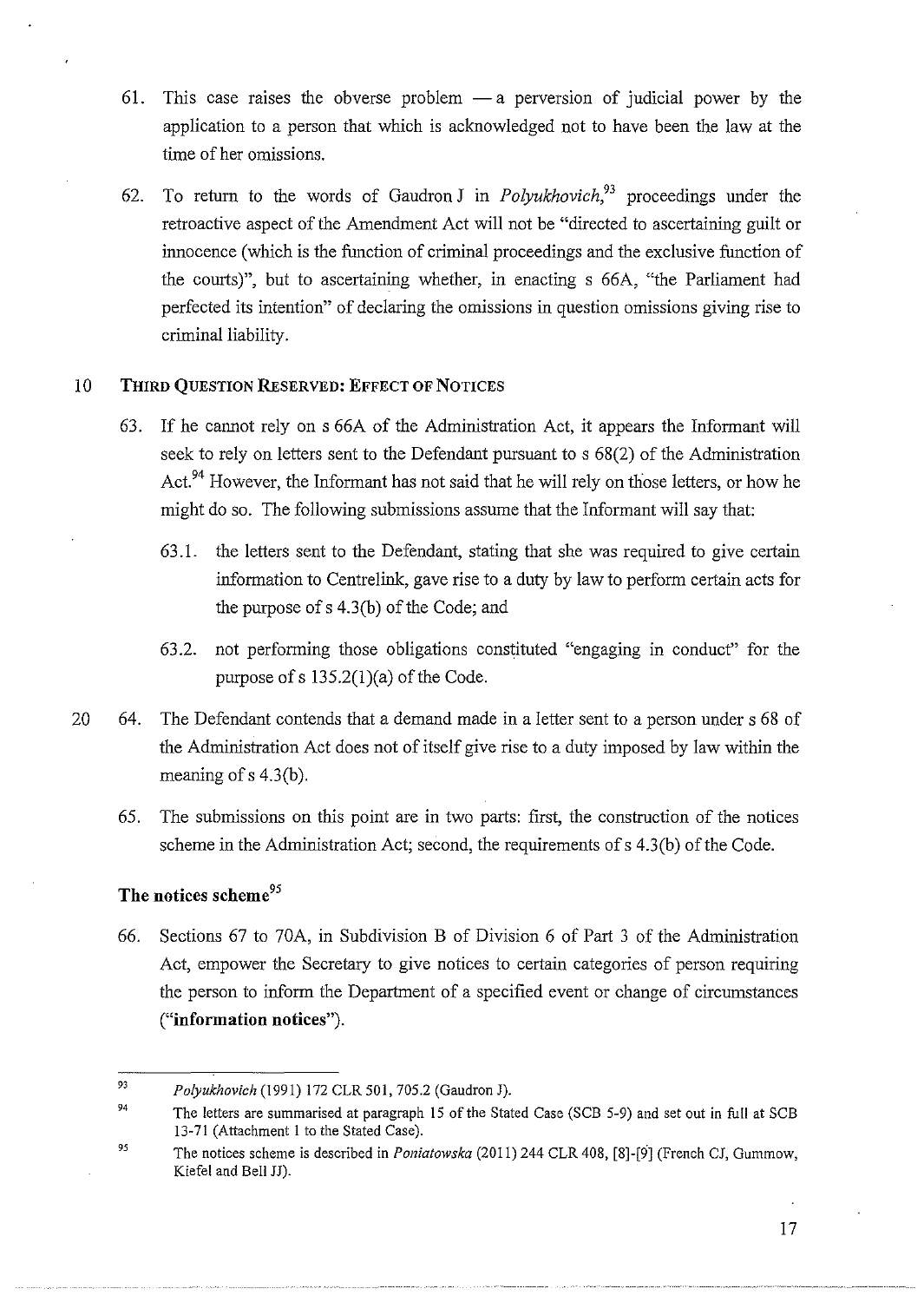67. Between October 2005 and August 2009, the Defendant was sent 13 information notices issued under s 68, which contained the following statement, or something similar:<sup>96</sup>

> You must tell us within 14 days (28 days if residing outside Australia) if any of the things listed below happen, or may happen.... This is an information notice given under social security law.

- 68. The notices went on to list a series of things, such as "if your income increases", "if you start work or go back to work", "if you start any form of profession".
- 69. It is a strict liability offence, punishable by imprisonment for 6 months, to refuse to or 10 fail to comply with an information notice: s 74(1). Section 74(1) only applies to the extent to which the person is capable of complying with the notice (s 74(2)) and "does not apply" if the person has a reasonable excuse (s 74(3)).

## **Submissions regarding scheme**

- 70. An act demanded to be performed in a computer-generated<sup>97</sup> information notice is not "an act that by law there is a duty to perform" for the purposes of s 4.3(b) of the Code.
- 71. Section 4.3 reflects the ideas, fundamental to the Code, that "that the criminal law should be certain and that its reach should be able to be ascertained by those who are the subject of it".<sup>98</sup> The expression "by law" in s 4.3(b) is to be understood in light of those ideas. The proposition that a demand in an information notice gives rise to a 20 duty "by law" is inconsistent with those ideas because a duty arising from a demand expressed in an information notice is fundamentally uncertain, in the following respects:
	- 71.1. When does the duty arise? Does it arise when the notice is sent? When it is received? When it is read? If it is never received or read, does it arise at all?
	- 71.2. When does it end? Assuming that the time period specified in the notices corresponds to the legislative requirement,<sup>99</sup> for how long after the date of the notice does the obligation subsist? If a change of circumstances occurred many months or years after the issue of the notice, would there still be a duty to inform Centrelink of the change of circumstances arising from the notice? What effect does the issuing of a fresh information notice have on an obligation imposed by an earlier notice?

30

<sup>96</sup>  Stated Case, [15] (CSB, 5). Receipt of the notices is not conceded: Stated Case, [18]. (CSB, 9)

<sup>97</sup>  Stated Case, [8]-[12] (CSB, 3-4).

<sup>98</sup>  *Poniatowska* {2011) 244 CLR 408, [44] (French CJ, Gummow, Kiefel and Bell JJ).

<sup>99</sup>  Sees  $72(3)(b)$  of the Administration Act requires that the period specified in a notice begin on the day of the change of circumstances or the day on which the benefit recipient becomes aware of a likely **change of circumstances.**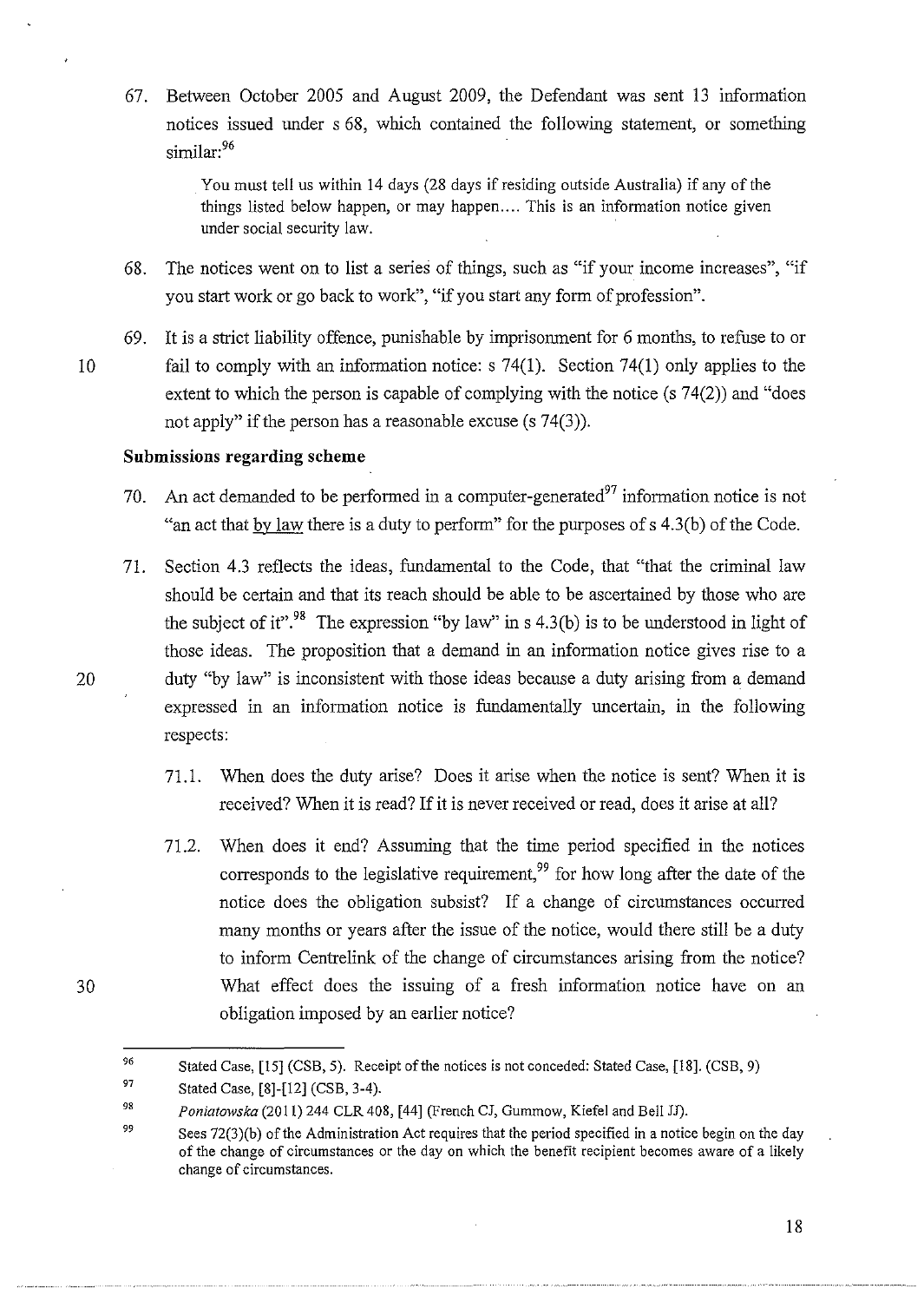- 72. Thus, it is necessary for the Crown to source the asserted duty in a section of the Administration Act. There are only two possible sources of a duty by law to comply with the notices sent to the Defendant: s 68 or s 74 of the Administration Act.
- 73. Section 68 should be swiftly discarded. It is an empowering provision it authorises the Secretary to send certain notices. But it does not, expressly or impliedly, impose a legal duty on a person to comply with the terms of a notice.
- 74. Section 74 equally ought to be discarded as the source of a legal duty capable of operating to satisfy the requirements of  $s$  4.3(b).
- 74.1. Section 74 expressly imposes criminal responsibility for refusing or failing to 10 comply with an information notice (and is the only provision that does so).
	- 74.2. Section 74 carries a penalty of 6 months imprisonment and must be prosecuted within one year after the alleged failure to comply.<sup>100</sup> In contrast, s 135.2, although surmnary in nature, carries a penalty of one year's imprisomnent and can be prosecuted at any time.<sup>101</sup>
	- 74.3. The provisions of s 74 evince an acknowledgement by the legislature that there will be circumstances in which a person is not criminally responsible for a failure to comply with a notice: s 74(1) "applies only to the extent to which the person is capable of complying with the notice" (s 74(2)) and "does not apply" if the person has a reasonable excuse (s 74(3)).
- 20 74.4. Thus the scope of any obligation arising from a demand expressed in an information notice is limited by the provisions of s 74. Whether a person is under a duty to comply with a notice will tum on whether he or she is capable of complying and whether he or she has a reasonable excuse for not complying. These are matters that would be ventilated in a trial for breach of s 74.
	- 75. To take an obligation expressed in an information notice and give it independent force, divorced from the terms and constraints of s 74, is fundamentally to subvert the legislative scheme.
- 76. The Defendant's submissions draw further support from the rule that penal provisions 30 are to be strictly construed and the explanatory materials concerning the notices scheme.

<sup>100</sup>  See *Crimes Act 1914* (Cth), s ISB(l)(b).

<sup>101</sup>  See *Crimes Act 1914* (Cth), s 15B(l)(a).